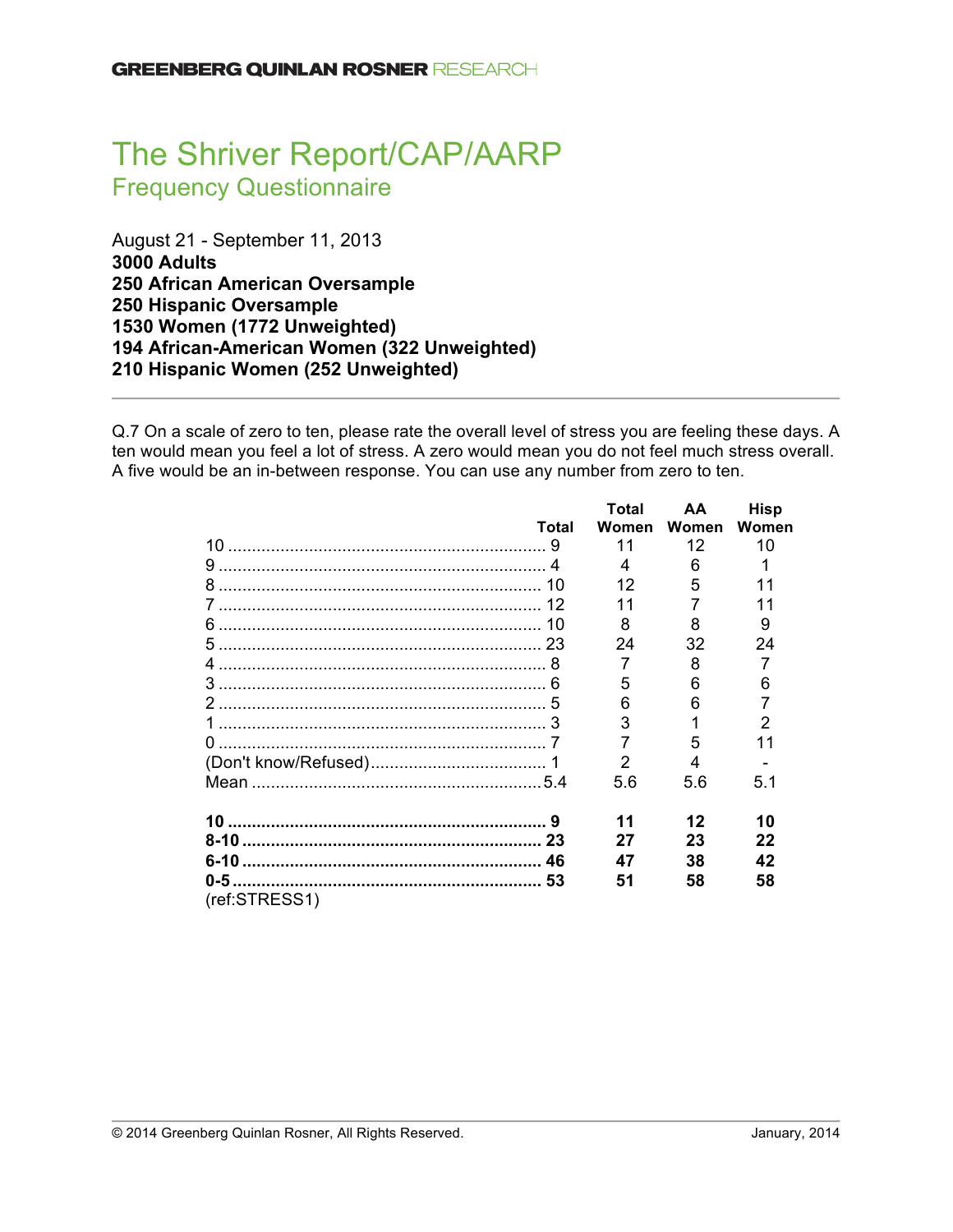|                                 | Total | Total | AA<br>Women Women | <b>Hisp</b><br>Women |
|---------------------------------|-------|-------|-------------------|----------------------|
|                                 |       | 37    | 44                | 44                   |
|                                 |       |       |                   |                      |
|                                 |       | 22    | 18                | 21                   |
| Balancing caretaking and career |       |       |                   |                      |
|                                 |       | 13    | 19                | 9                    |
|                                 |       | 16    | 16                | 16                   |
|                                 |       | 14    | 14                | 13                   |
|                                 |       | 13    |                   | 14                   |
|                                 |       | 6     | 8                 | 8                    |
|                                 |       | 5     | 3                 |                      |
|                                 |       | 9     | 8                 | 12                   |
|                                 |       |       | 5                 |                      |
| (ref:STRESS2)                   |       |       |                   |                      |

Q.8 Which one or two of the following causes the most stress in your life?

Q.9 Thinking more in terms of your personal and family's financial situation, would you say you are doing very well, fairly well, fairly badly or very badly? **Total AA Hisp**

|             |       | i otal          | AА.               | <b>HISD</b> |
|-------------|-------|-----------------|-------------------|-------------|
|             | Total |                 | Women Women Women |             |
|             |       | 12              | 9                 | 25          |
|             |       | 68              | 71                | 53          |
|             |       | 12 <sup>°</sup> | $\overline{12}$   | 16          |
|             |       |                 | 6 7               | - 5         |
|             |       |                 | $\overline{1}$    | 1           |
|             |       | 81              | 80                | 78          |
|             |       | 18              | 20                | 21          |
| (ref:ECON2) |       | 62              | 60                | 57          |

Q.10 And regardless of your financial situation right now, do you believe your financial situation will get better or get worse over the next five years? **Total AA Hisp**

|               |       | тотат | AА             | <b>HISD</b> |
|---------------|-------|-------|----------------|-------------|
|               | Total | Women | Women          | Women       |
|               |       | 21    | 42             | 37          |
|               |       | 38    | 41             | 37          |
|               |       | 16    | 6              | 6           |
|               |       | 8     | 3              | 6           |
|               |       | 10    | $\overline{2}$ | 9           |
|               |       | 6     | 5              | 6           |
|               |       | 59    | 83             | 74          |
|               |       | 25    | 9              | 12          |
| (ref:ECONOPT) |       | 35    | 75             | 62          |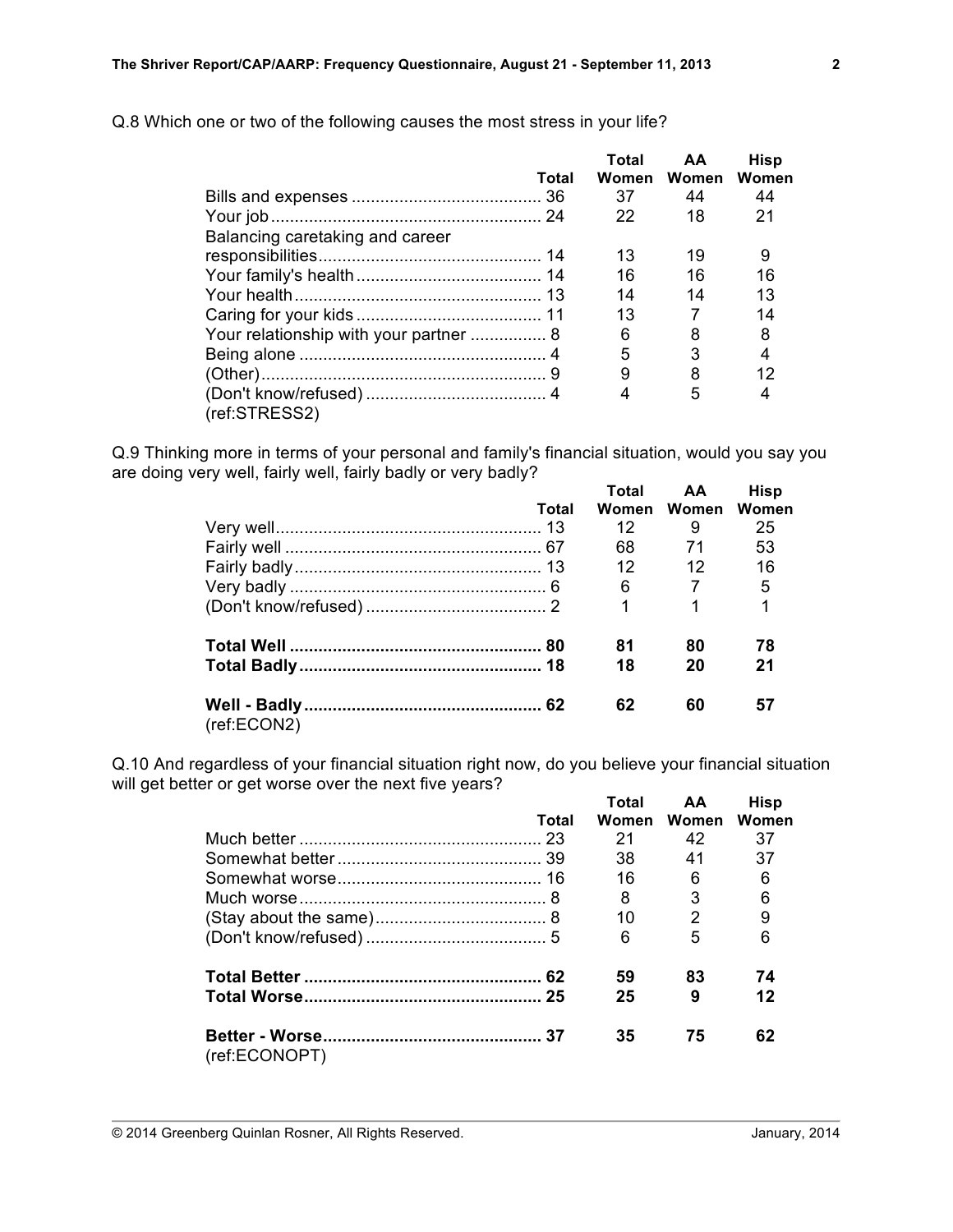Q.11 Now I am going to read you a series of statements. For each one I read, please tell me if this statement describes you very well, describes you somewhat well, does not describe you well or does not describe you at all

|                                                                                   | Well | Very Smwt<br>Well | <b>Not</b><br>Well | <b>Not</b><br>at<br>All | DK/<br>Ref                     | Well | <b>Total Total</b><br><b>Not</b> | Well<br><b>Not</b> |
|-----------------------------------------------------------------------------------|------|-------------------|--------------------|-------------------------|--------------------------------|------|----------------------------------|--------------------|
| 11 I am generally happy and satisfied                                             |      | 44                | 5                  | 4                       | 0                              | 91   | 9                                | 81                 |
|                                                                                   |      | 44                | 5                  | $\overline{4}$          | 0                              | 90   | 10                               | 81                 |
|                                                                                   |      | 47                | 3                  | 8                       | 0                              | 88   | 11                               | 77                 |
|                                                                                   |      | 35                | 9                  | 3                       | 0                              | 87   | 13                               | 74                 |
| 12 I believe I have the ability to make<br>significant changes in my life to make |      |                   |                    |                         |                                |      |                                  |                    |
|                                                                                   |      | 35                | 6                  | 6                       | 1                              | 87   | 12                               | 75                 |
|                                                                                   |      | 34                | 6                  | $\overline{7}$          | 1                              | 87   | 12                               | 74                 |
|                                                                                   |      | 28                | $\overline{2}$     | 3                       | 0                              | 95   | 5                                | 90                 |
|                                                                                   |      | 30                | $\overline{7}$     | 0                       | 1                              | 92   | $\overline{7}$                   | 85                 |
| 13 If I work hard enough, I can meet                                              |      |                   |                    |                         |                                |      |                                  |                    |
| both my work and family obligations49                                             |      | 29                | 6                  | 13                      | 3                              | 77   | 20                               | 58                 |
|                                                                                   |      | 30                | 7                  | 16                      | 3                              | 74   | 23                               | 50                 |
|                                                                                   |      | 33                | 4<br>3             | 16                      | $\mathbf{1}$<br>$\overline{4}$ | 79   | 20                               | 60                 |
|                                                                                   |      | 26                |                    | 11                      |                                | 82   | 14                               | 68                 |
| 14 If I have financial difficulties, I reach                                      |      |                   |                    |                         |                                |      |                                  |                    |
| out to my friends and family members20                                            |      | 23                | 13                 | 43                      | 1                              | 43   | 56                               | $-13$              |
|                                                                                   |      | 25                | 12                 | 43                      | 1                              | 44   | 55                               | $-11$              |
|                                                                                   |      | 29                | 10                 | 36                      | 0                              | 54   | 46                               | 8                  |
|                                                                                   |      | 30                | 12                 | 31                      | 1                              | 56   | 43                               | 13                 |
| 15 If I could manage it financially, I<br>would choose to take more time off      |      |                   |                    |                         |                                |      |                                  |                    |
| work and spend it with my family50                                                |      | 21                | 6                  | 20                      | 3                              | 71   | 26                               | 45                 |
|                                                                                   |      | 18                | 5                  | 24                      | $\overline{4}$                 | 67   | 29                               | 38                 |
|                                                                                   |      | 23                | 6                  | 24                      | $\overline{2}$                 | 69   | 29                               | 39                 |
|                                                                                   |      | 17                | 3                  | 18                      | 3                              | 75   | 22                               | 54                 |
| 16 The harder I work, the more I fall                                             |      |                   |                    |                         |                                |      |                                  |                    |
|                                                                                   |      | 16                | 17                 | 52                      | $\overline{2}$                 | 28   | 69                               | $-41$              |
|                                                                                   |      | 19                | 16                 | 49                      | $\overline{2}$                 | 33   | 65                               | $-33$              |
|                                                                                   |      | 23                | 13                 | 45                      | $\mathbf{1}$                   | 42   | 57                               | $-16$              |
|                                                                                   |      | 26                | 12                 | 47                      | $\overline{2}$                 | 39   | 58                               | $-19$              |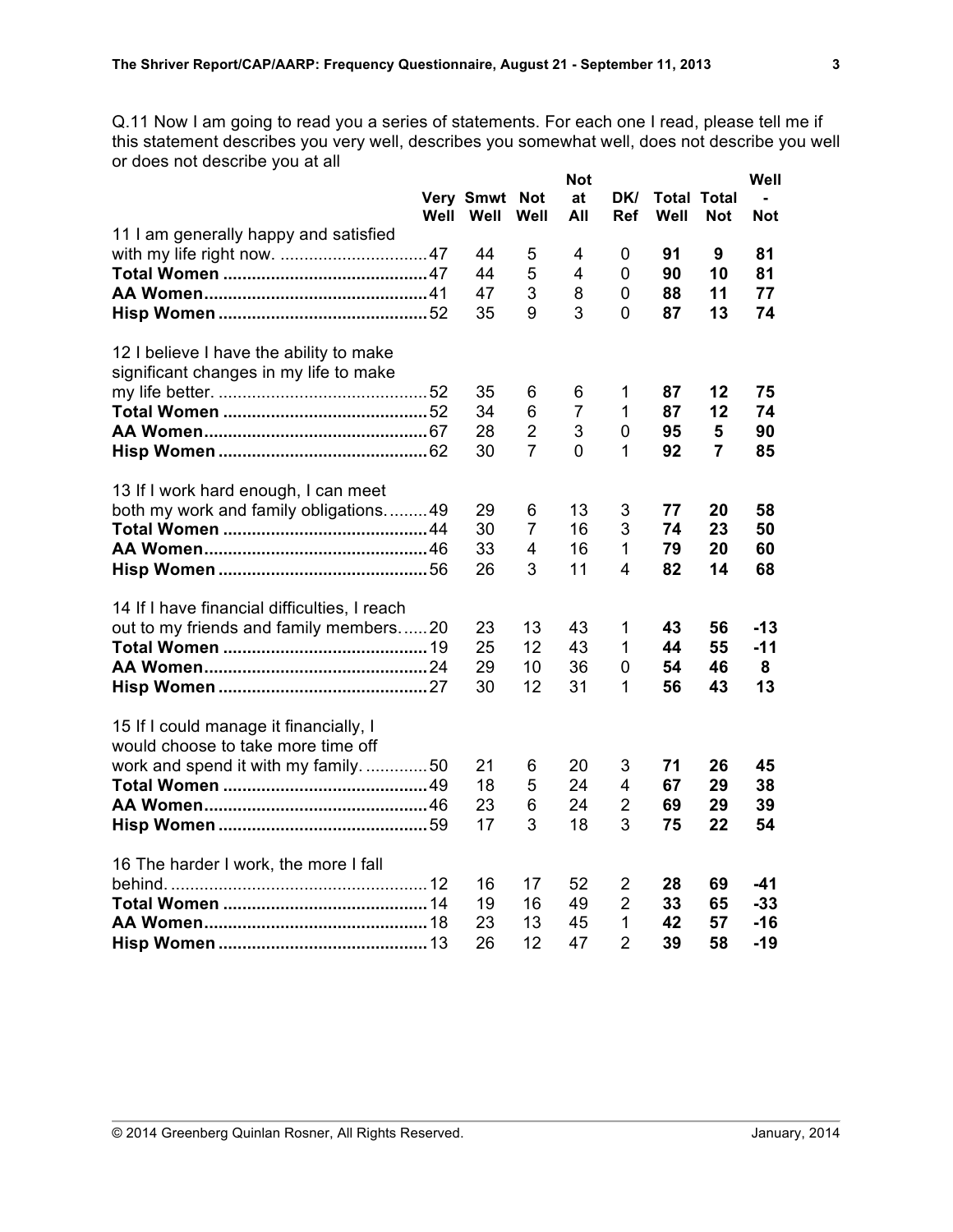|                                            |                      |      | <b>Not</b> |            |             |            | Well       |
|--------------------------------------------|----------------------|------|------------|------------|-------------|------------|------------|
|                                            | <b>Very Smwt Not</b> |      | at         | DK/        | Total Total |            |            |
|                                            | Well Well            | Well | All        | <b>Ref</b> | Well        | <b>Not</b> | <b>Not</b> |
| 17 I believe women are given a fair        |                      |      |            |            |             |            |            |
| shot at the workplace and have the         |                      |      |            |            |             |            |            |
| same opportunities to succeed as men. 35   | 33                   | 11   | 17         | 3          | 69          | 29         | 40         |
|                                            | 35                   | 13   | 22         | 2          | 63          | 34         | 29         |
|                                            | 41                   | 13   | 23         | 1          | 63          | 36         | 27         |
|                                            | 26                   | 11   | 17         | 3          | 70          | 28         | 42         |
| 18 Even if I made all the right choices in |                      |      |            |            |             |            |            |
| life, I still could not get ahead because  |                      |      |            |            |             |            |            |
| the economy doesn't work for people        |                      |      |            |            |             |            |            |
|                                            | 26                   | 16   | 39         | 3          | 42          | 55         | -14        |
|                                            | 27                   | 15   | 38         | 3          | 44          | 53         | -10        |
|                                            | 29                   | 10   | 46         | 2          | 43          | 55         | -13        |
|                                            | 30                   | 10   | 42         | 3          | 46          | 52         | -6         |
| (ref:GENBAT)                               |                      |      |            |            |             |            |            |

Q.19 On a scale of 0 to 10, where 0 means not essential at all, 5 means neither essential nor unessential, and 10 means very essential, please rate the following: The financial contribution women make to our national economy. **Total AA Hisp**

|                |       | i Oldi | АA    | піэр  |
|----------------|-------|--------|-------|-------|
|                | Total | Women  | Women | Women |
|                |       | 37     | 33    | 38    |
|                |       | 5      | 4     | 5     |
|                |       | 14     | 9     | 12    |
|                |       | 10     | 9     | 12    |
|                |       | 6      | 5     | 4     |
|                |       | 20     | 25    | 19    |
|                |       |        | 1     | 2     |
|                |       |        |       |       |
|                |       |        |       |       |
|                |       |        |       |       |
|                |       |        | 4     | 3     |
|                |       | 6      | 9     | 5     |
|                |       | 77     | 7.3   | 7.7   |
|                |       | 37     | 33    | 38    |
|                |       | 56     | 47    | 54    |
|                |       | 71     | 60    | 70    |
|                |       | 23     | 31    | 24    |
| (ref:CONTRIBA) |       |        |       |       |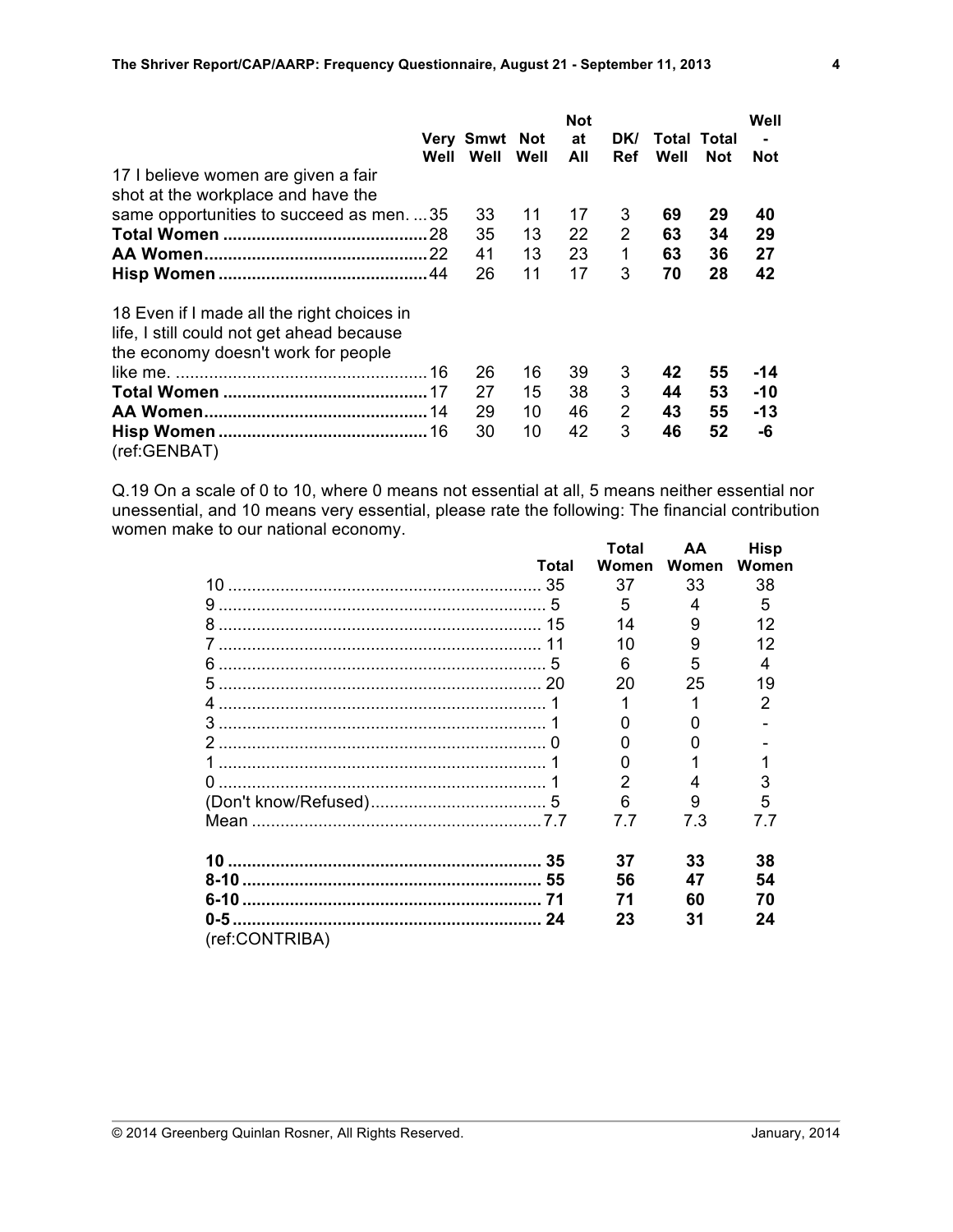Q.20 Some questions are for statistical purposes only. Are you married, single, separated, divorced, living with a partner as a couple or widowed? **Total AA Hisp**

|               |       | Total | AA          | Hisp  |
|---------------|-------|-------|-------------|-------|
|               | Total |       | Women Women | Women |
|               |       | 49    | 35          | 49    |
|               |       | 18    | 39          | 26    |
|               |       | 11    | 9           | 11    |
|               |       | 12    | 7           | 6     |
|               |       | - 9   | 10          | 8     |
|               |       |       | 0           |       |
|               |       | 23    | 16          | 16    |
|               |       | 50    | 65          | 50    |
| (ref:MARITAL) |       |       |             |       |

#### [1274 Respondents]

Q.21 (IF SINGLE/LIVING WITH PARTNER) Do you hope to marry one day?

(IF SEPARATED/DIVORCED) Do you hope to remarry one day?

|                |       | Total AA Hisp     |  |
|----------------|-------|-------------------|--|
|                | Total | Women Women Women |  |
|                |       |                   |  |
|                |       | 40 26             |  |
| (ref:MARITALF) |       |                   |  |

Q.22 Do you have any children, however old? (IF YES, ASK) Do you have any children, under age 18, living at home with you at least half the time? Or, do you have any children over age 18 living with you at least half the time? **Total AA Hisp**

|                                           | Total | i otal<br>Women | AА<br>Women | <b>HISD</b><br>Women |
|-------------------------------------------|-------|-----------------|-------------|----------------------|
| Yes, children under 18 living at home  29 |       | 29              | 34          | 36                   |
| Yes, children under 18 but not living at  |       |                 |             |                      |
|                                           |       | 3               | 2           | 2                    |
| Yes, children over 18 living at home  10  |       | 11              | 8           | 17                   |
| Yes, children over 18 but not living at   |       |                 |             |                      |
|                                           |       | 35              | 28          | 21                   |
|                                           |       | 28              | 32          | 30                   |
|                                           |       | 0               |             | 1                    |
|                                           |       | 72              | 68          | 69                   |
|                                           |       | 32              | 36          | 37                   |
| (ref:KIDS)                                |       | 39              | 40          | 50                   |
|                                           |       |                 |             |                      |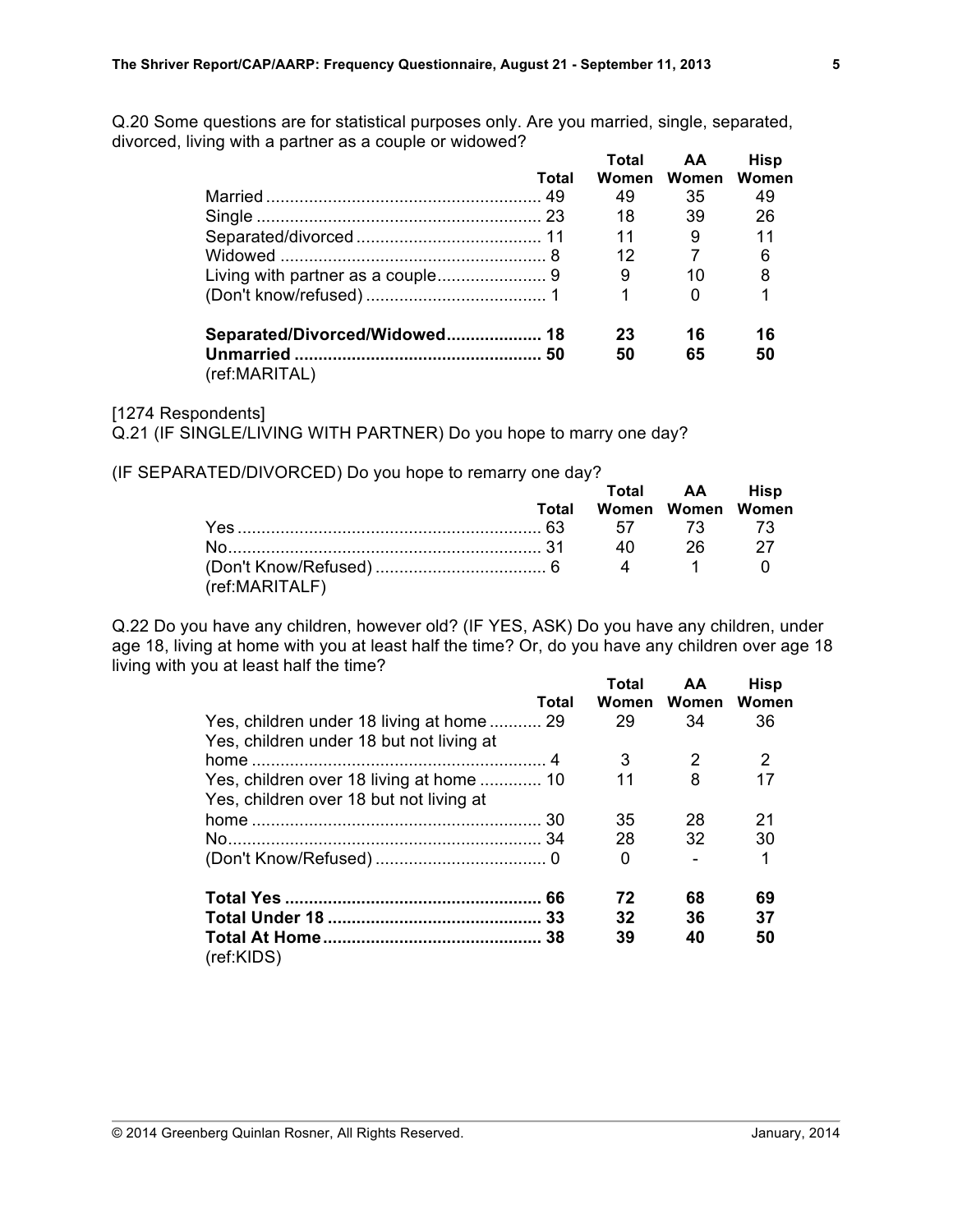Q.23 (IF SINGLE/SEPARATED/DIVORCED WITH CHILDREN UNDER 18 LIVING AT HOME) Are you satisfied with the level of financial support you receive from your child's other parent?

|               |       |                   | Total AA Hisp |     |
|---------------|-------|-------------------|---------------|-----|
|               | Total | Women Women Women |               |     |
| Yes 25 42     |       |                   |               |     |
|               |       |                   | 54 72         | .58 |
| (ref:PRNTFIN) |       |                   |               |     |

## [142 Respondents]

Q.24 (IF SINGLE/SEPARATED/DIVORCED WITH CHILDREN UNDER 18 LIVING AT HOME) Are you satisfied with the level of support you receive from your child's other parent in terms of caretaking and raising your child or children? **Total AA Hisp**

|               |                         | Total AA Hisp |    |
|---------------|-------------------------|---------------|----|
|               | Total Women Women Women |               |    |
|               |                         |               |    |
|               |                         |               | 48 |
|               |                         |               |    |
| (ref:PRNTSUP) |                         |               |    |

Q.25 In terms of your job status, are you employed full-time, working 35 or more hours a week, employed part-time, unemployed but looking for work, unemployed but not looking, retired, a student, or a stay-at-home parent? **Total AA Hisp**

|       | i otal | AА    | <b>HISD</b> |
|-------|--------|-------|-------------|
| Total | Women  | Women | Women       |
|       | 34     | 33    | 30          |
|       | 18     | 19    | 26          |
|       | 6      | 8     | 8           |
|       | 3      | 4     | 3           |
|       | 23     | 15    |             |
|       | 4      | 8     | 8           |
|       |        |       |             |
|       | 4      | 5     | 2           |
|       |        |       |             |
|       | 52     | 53    | 55          |
|       | 10     | 12    | 11          |
|       |        |       |             |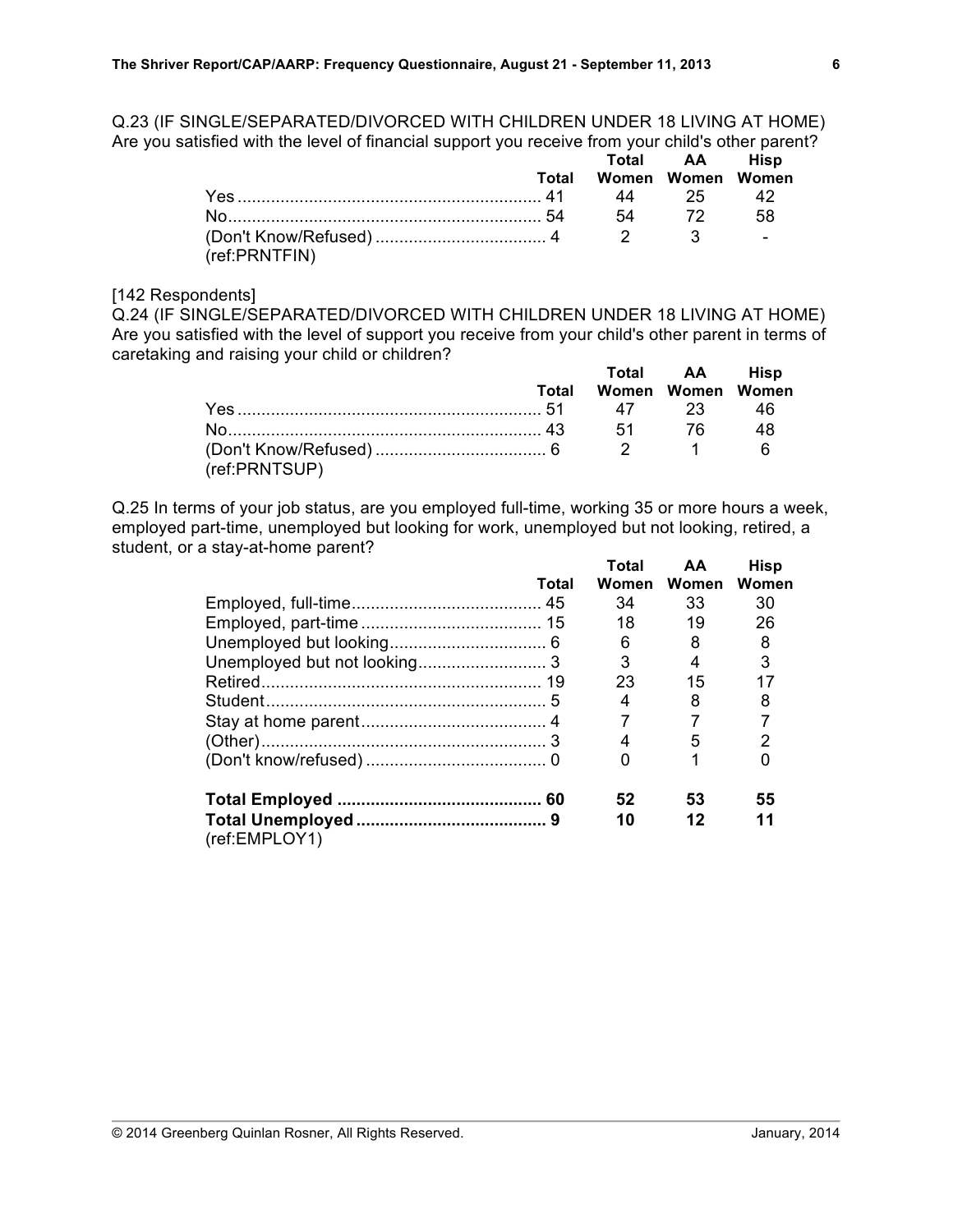## [1742 Respondents]

Q.26 (IF MARRIED OR LIVING WITH PARTNER) What about your (spouse/partner)? How would you describe their job status: employed full-time, working 35 or more hours a week, employed part-time, unemployed but looking for work, unemployed but not looking, retired, a student, or a stay-at-home parent? **Total AA Hisp**

|               |       | i olai | АA          | <b>HISP</b> |
|---------------|-------|--------|-------------|-------------|
|               | Total |        | Women Women | Women       |
|               |       | 62     | 65          | 61          |
|               |       | 6      | 5           | 12          |
|               |       | 3      | 5           |             |
|               |       | 2      | 6           |             |
|               |       | 22     | 16          | 18          |
|               |       |        | 3           |             |
|               |       |        | 0           |             |
|               |       | 2      | 0           |             |
|               |       |        |             |             |
|               |       | 68     | 69          | 73          |
| (ref:EMPLOY2) |       | 5      | 11          | 9           |

## [882 Respondents]

Q.27 (IF EMPLOYED ON BOTH EMPLOY1 AND EMPLOY2) How much you do you rely on this income? Would you say you:

|                                            | Total | AA.         | Hisp  |
|--------------------------------------------|-------|-------------|-------|
| Total                                      |       | Women Women | Women |
| Could not get by without both incomes  47  | 48    | 57          | 59    |
| Could get by, but things would be tight 29 | 28    | 18          | 15    |
| Could get by with only one income  24      | 24    | 25          | 26    |
|                                            |       | $\sim$      |       |
| (ref:RELY)                                 |       |             |       |

Q.28 Now I want you to think of your own parents. For most of the time when you were growing up, were your parents married, divorced or separated, never married but stayed together as a couple or never married and did not stay together as a couple?

|                                          |       | Total        | <b>AA</b>         | <b>Hisp</b> |
|------------------------------------------|-------|--------------|-------------------|-------------|
|                                          | Total |              | Women Women Women |             |
|                                          |       | 76           | 56                | 65          |
|                                          |       | -17          | $\overline{11}$   | 23          |
| Never married, but stayed together as a  |       |              |                   |             |
|                                          |       | $\mathbf{3}$ | 14                |             |
| Never married, didn't stay together as a |       |              |                   |             |
|                                          |       |              | -16               |             |
|                                          |       |              |                   |             |
| (ref:OWNPARNT)                           |       |              |                   |             |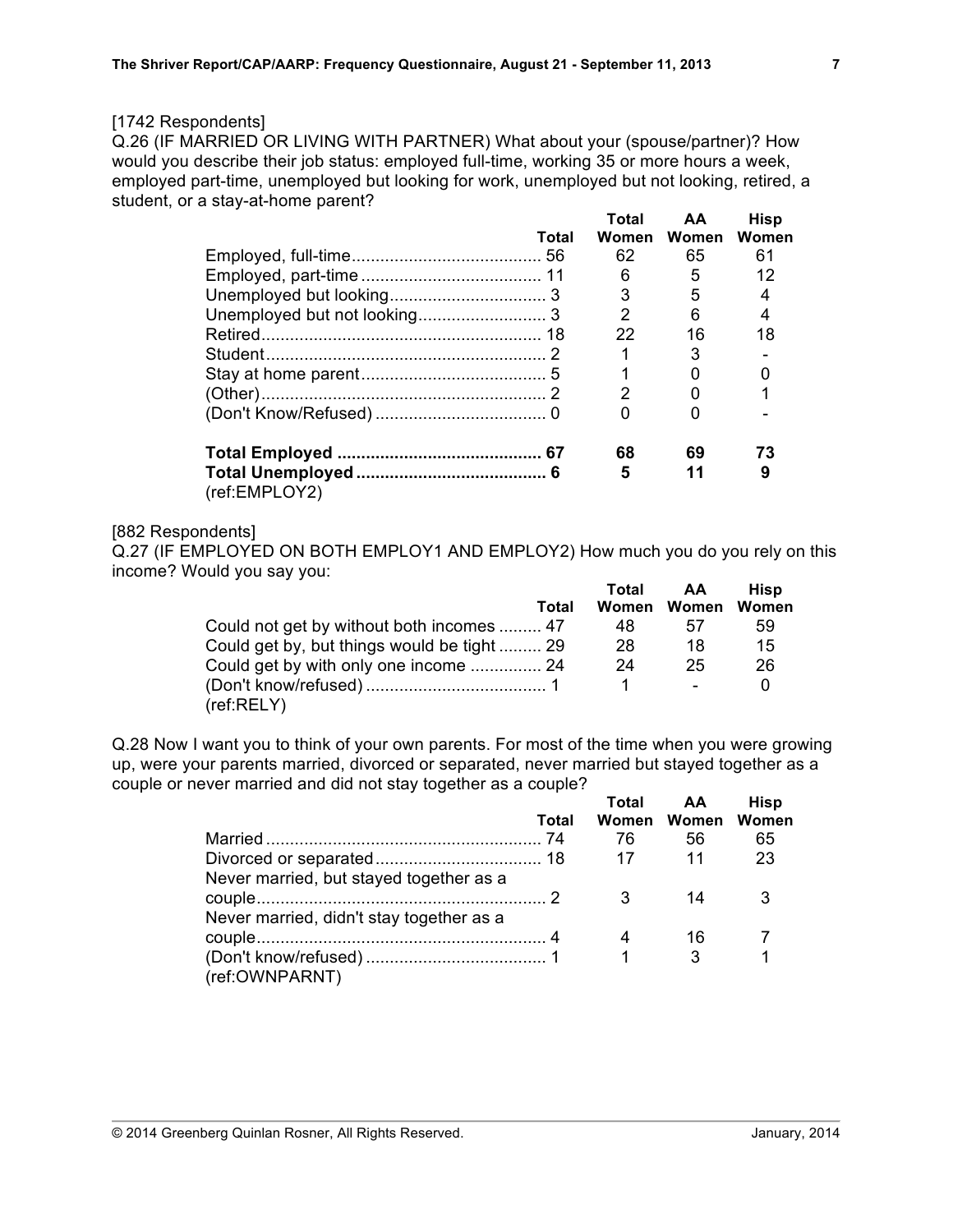## [542 Respondents]

Q.29 (IF DIVORCED/SEPARATED IN OWNPARNT) After your parents were divorced or separated, did you have a good relationship with your mother? **Total AA Hisp**

|            | Total Women Women Women |      |
|------------|-------------------------|------|
|            |                         | - 85 |
|            |                         | 15   |
| (ref:REL1) |                         |      |

#### [542 Respondents]

Q.30 (IF DIVORCED/SEPARATED IN OWNPARNT) After your parents were divorced or separated, did you have a good relationship with your father?

|            |       |                   | Total AA Hisp |                 |
|------------|-------|-------------------|---------------|-----------------|
|            | Total | Women Women Women |               |                 |
|            |       |                   |               |                 |
|            |       |                   | 50            | - 25            |
| (ref:REL2) |       |                   |               | $\overline{17}$ |

Q.31 Currently, over half the children who are born to mothers under age 30 are born to single mothers. With this in mind, please tell me if you agree or disagree with the following statements.

|                                                                 |             |            |                | <b>Agree</b> |
|-----------------------------------------------------------------|-------------|------------|----------------|--------------|
|                                                                 |             | <b>Dis</b> | DK/            |              |
|                                                                 | Agree agree |            | Ref            | <b>Dis</b>   |
| 31 If women have children without being married, they need to   |             |            |                |              |
|                                                                 |             | 42         | 4              | 11           |
|                                                                 |             | 41         | 3              | 14           |
|                                                                 |             | 50         | 3              | $-2$         |
|                                                                 |             | 41         | 1              | 16           |
|                                                                 |             |            |                |              |
| 32 Women raising children on their own face tremendous          |             |            |                |              |
| challenges and government, employers and communities should     |             |            |                |              |
|                                                                 |             | 34         | 6              | 25           |
|                                                                 |             | 36         | 7              | 22           |
|                                                                 |             | 21         | 6              | 52           |
|                                                                 |             | 31         | 6              | 33           |
|                                                                 |             |            |                |              |
|                                                                 |             |            |                |              |
| [1500 Respondents]                                              |             |            |                |              |
| 33 (SPLIT A) Government should set a goal of reducing the       |             |            |                |              |
| number of children born to single-parents and use its resources |             |            |                |              |
|                                                                 |             | 43         | 6              | 9            |
|                                                                 |             | 43         | $\overline{7}$ | 6            |
|                                                                 |             | 47         | 8              | -3           |
|                                                                 |             | 29         | 4              | 38           |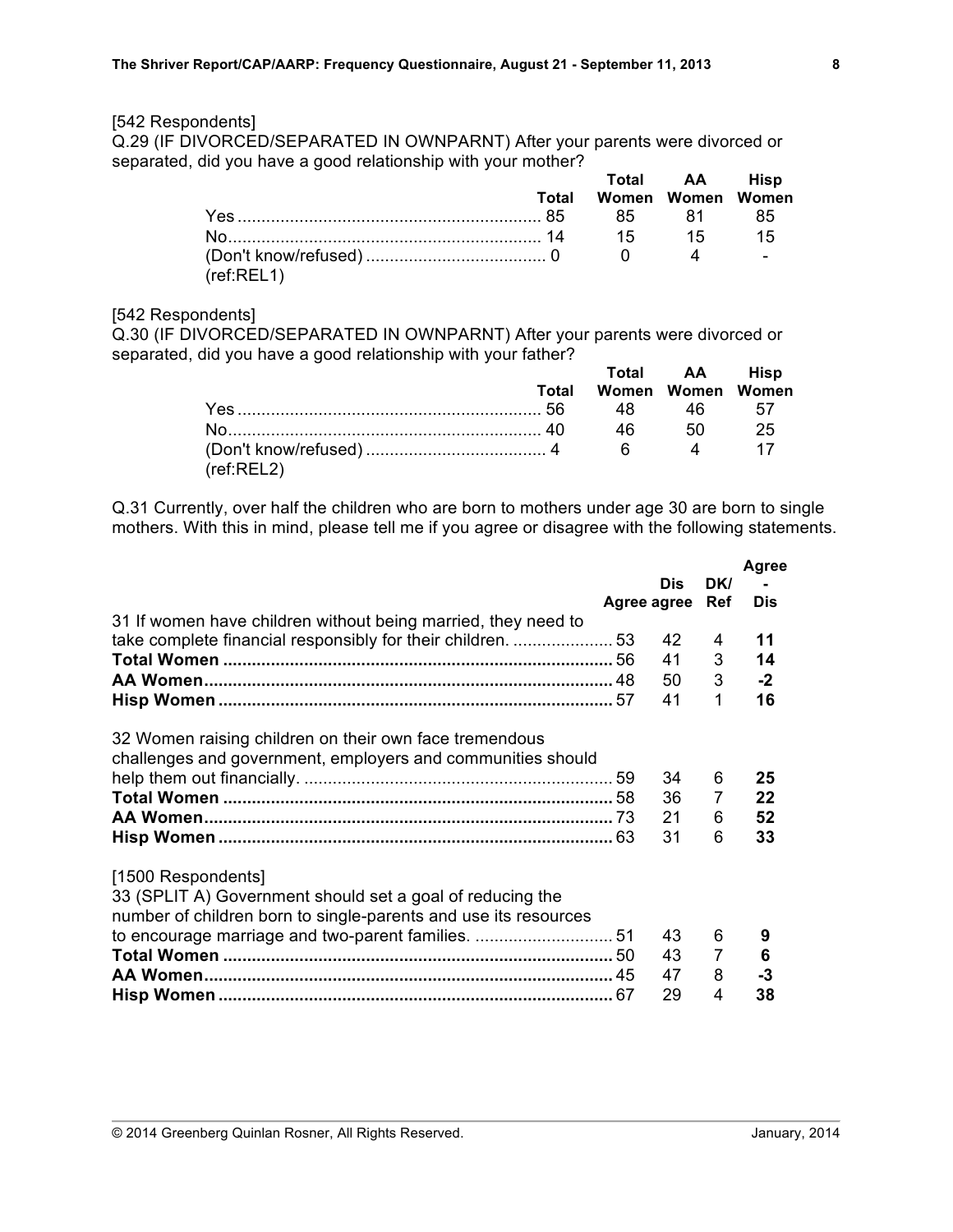|                                                              |    | Dis<br>Agree agree Ref | DK/ | Agree<br>Dis |
|--------------------------------------------------------------|----|------------------------|-----|--------------|
| [1500 Respondents]                                           |    |                        |     |              |
| 34 (SPLIT B) Government should set a goal of helping society |    |                        |     |              |
| adapt to the reality of single-parent families and use its   |    |                        |     |              |
| resources to help children and mothers succeed regardless of |    |                        |     |              |
|                                                              |    | 30                     | 5   | 34           |
|                                                              |    | 30                     | 4   | 37           |
|                                                              | 87 | 9                      | 4   | 78           |
|                                                              |    | 23                     |     | 53           |
| (ref:SGMOMBAT)                                               |    |                        |     |              |

#### [1766 Respondents]

Q.35 (IF WORK FULL-TIME OR PART-TIME) Generally speaking, how satisfied are you with your job-very satisfied, somewhat satisfied, somewhat unsatisfied or very unsatisfied?

|               |       | Total | AA    | <b>Hisp</b> |
|---------------|-------|-------|-------|-------------|
|               | Total | Women | Women | Women       |
|               |       | 47    | 33    | 46          |
|               |       | 42    | 46    | 49          |
|               |       | 7     | 9     | 3           |
|               |       | 3     | 13    | 2           |
|               |       |       |       |             |
|               |       | 89    | 78    | 95          |
|               |       | 10    | 22    | 5           |
| (ref:WORKSAT) |       | 79    | 56    | 90          |

Q.36 (IF NOT RETIRED) Thinking about your current work situation, are you currently doing what you thought you would be doing when you were growing up and in school?

(IF RETIRED) Looking back on your work life, did you do what you thought you would do when you were growing up and in school? **Total AA Hisp**

|               |                         | TOTAI AA HISD |      |
|---------------|-------------------------|---------------|------|
|               | Total Women Women Women |               |      |
|               |                         |               |      |
|               |                         |               | - 69 |
| (ref:THOUGHT) |                         |               |      |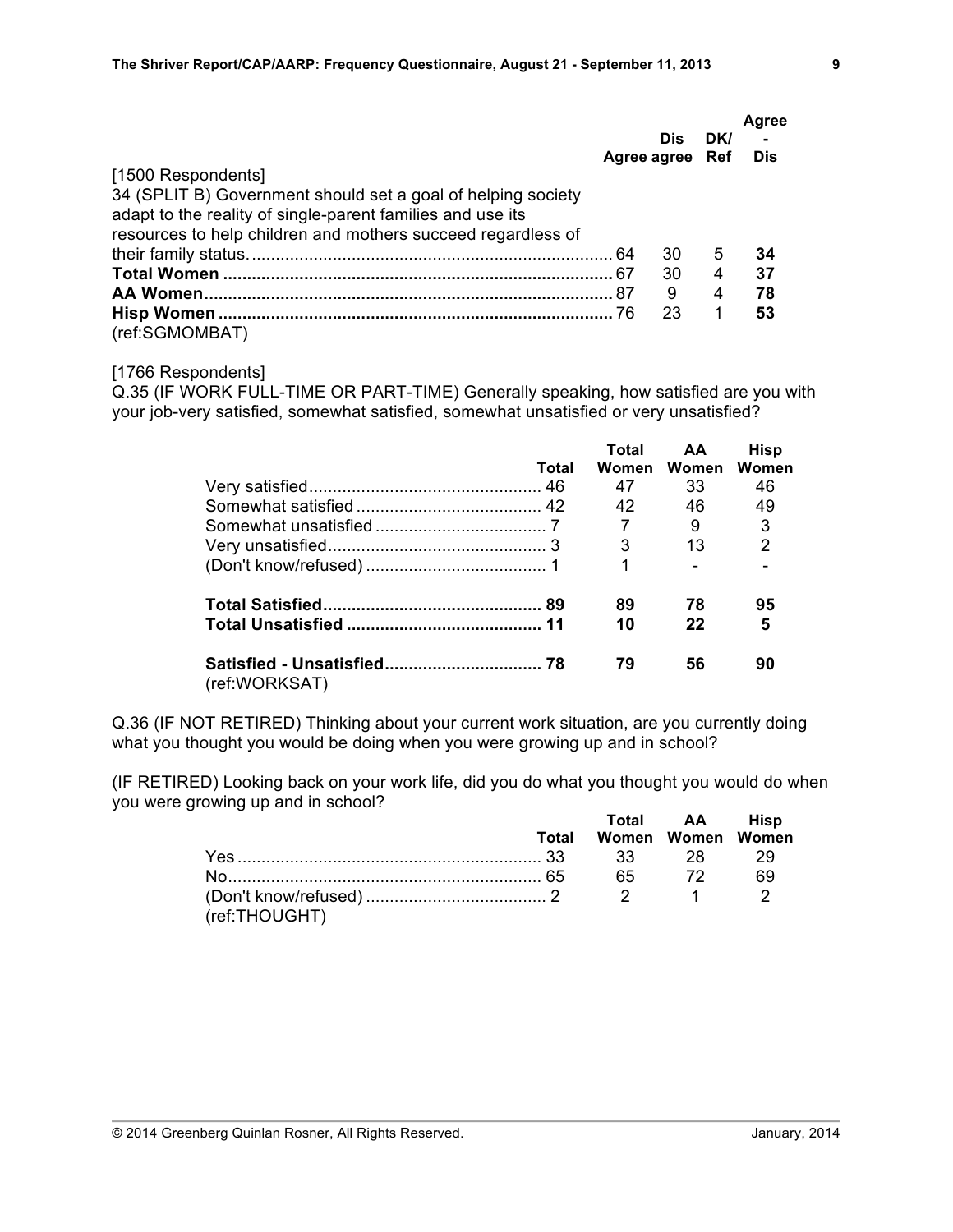## [1946 Respondents]

Q.37 (IF NO ON THOUGHT) Specifically, can you tell me why you did not end up doing what you had thought you would be doing when you were growing up and in school?

|                                                | <b>Total</b>   | AΑ             | <b>Hisp</b>    |
|------------------------------------------------|----------------|----------------|----------------|
| Total                                          | Women          | Women          | Women          |
|                                                | 11             | 5              | 8              |
|                                                | 3              | 2              | 0              |
|                                                | 1              |                | 2              |
|                                                | 3              | $\overline{2}$ | $\overline{2}$ |
| Did not have those opportunities 3             | 3              | 1              | 3              |
|                                                | 12             | 12             | 16             |
|                                                | $\overline{2}$ | 1.             | 3              |
|                                                | 4              | 2              | 3              |
|                                                | $\overline{2}$ | 3              | 5              |
|                                                | 3              | 5              | 4              |
|                                                | 1              | 1              | 0              |
| GENERAL CHANGE-NEUTRAL 10                      | 10             | 12             | $\mathbf{2}$   |
|                                                | 5              | 5              | 1              |
|                                                | $\overline{2}$ | 2              |                |
|                                                | 3              | 5              | 1              |
|                                                | 11             | 10             | 12             |
| Could not afford necessary college 3           | 3              | 3              | 1              |
| Could not afford the necessary education 3     | 4              | 4              | 6              |
|                                                | $\overline{2}$ | 2              | 5              |
|                                                | $\overline{2}$ | 1              | 1              |
|                                                | 15             | 12             | 17             |
|                                                | 9              | 8              | 13             |
|                                                | 1              | 1              | 2              |
|                                                | 5              | $\overline{2}$ | $\overline{2}$ |
| Had children and did not finish high school-   | $\overline{a}$ |                | ÷.             |
| Had children and did not finish college        |                | 0              |                |
| <b>EMPLOYMENT-NEGATIVE  6</b>                  | 5              | 6              | 3              |
| Could not get a job in preferred field  1      | 1              | 3              | $\overline{2}$ |
| Jobs in preferred field did not pay enough  1  | 0              |                | 1              |
| Job in preferred field were too competitive  0 | 0              | 2              |                |
|                                                | 1              | 0              |                |
| No jobs in their preferred area where they     |                |                |                |
|                                                | 1              | 1              |                |
| Did not like the lifestyle required by job in  |                |                |                |
|                                                | 0              |                |                |
| Did not enjoy working in that field  0         | 0              | 0              | 0              |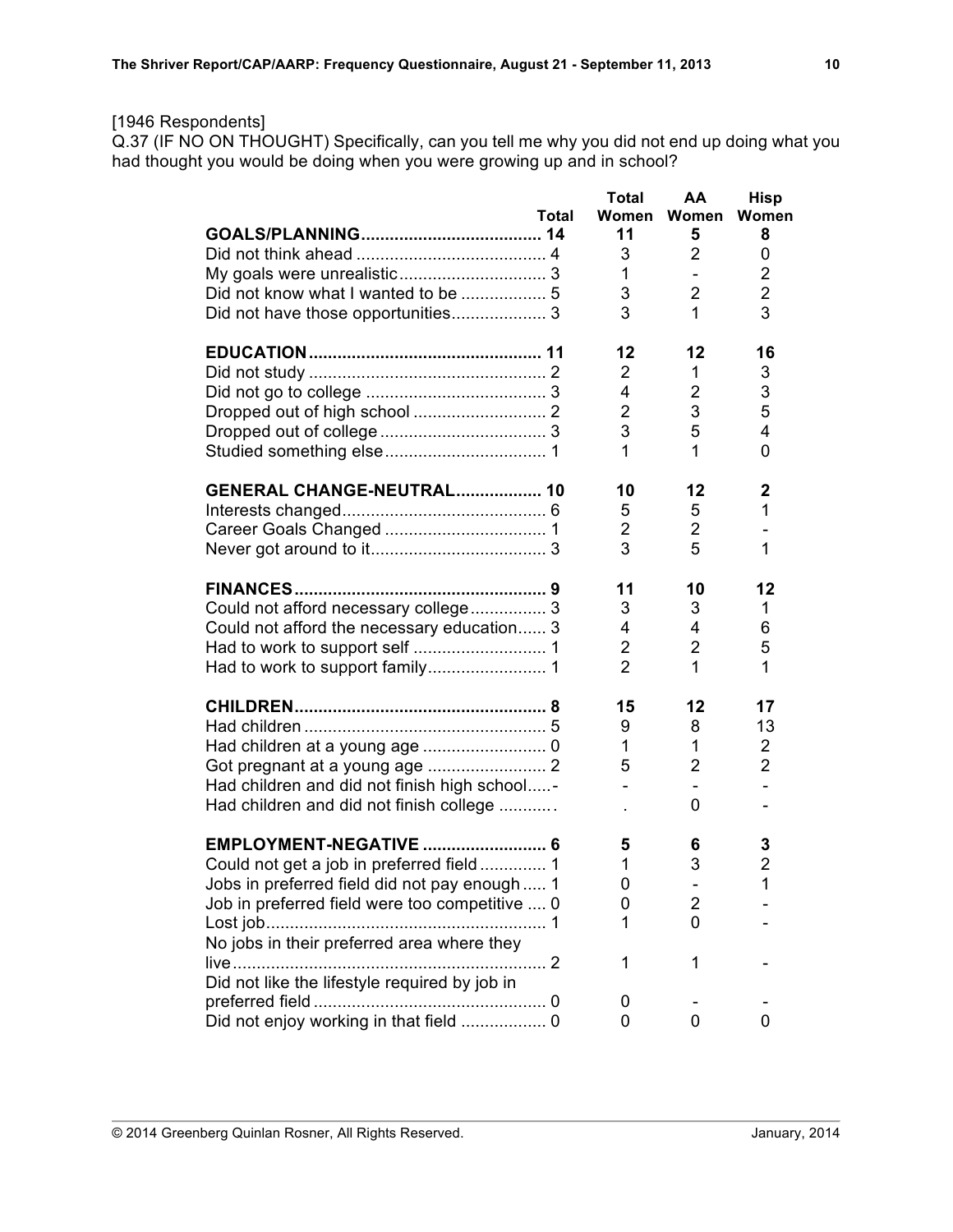| Pursued a more lucrative career 1                                              | 4<br>2<br>$\mathbf{1}$<br>$\overline{2}$               | 3<br>0<br>3                         | 1<br>1<br>0                         |
|--------------------------------------------------------------------------------|--------------------------------------------------------|-------------------------------------|-------------------------------------|
|                                                                                | 10<br>9<br>1                                           | 3<br>2<br>1                         | 8<br>8                              |
|                                                                                | 5<br>$\overline{2}$<br>0<br>3<br>0                     | 5<br>4<br>0<br>0                    | 1<br>1                              |
|                                                                                | 3<br>$\overline{2}$<br>1                               | 6<br>$\overline{2}$<br>4            | 3<br>3                              |
| Found out they were good at a different                                        | 5<br>1<br>0                                            | 3<br>1<br>0                         | 2<br>1<br>0                         |
| Family member became sick/disabled  0                                          | 4<br>5<br>$\overline{2}$<br>$\overline{2}$<br>$\Omega$ | 2<br>5<br>0<br>5                    | 0<br>11<br>9<br>$\overline{2}$<br>1 |
| <b>GENERAL CHANGE-POSITIVE  2</b>                                              | 1<br>0<br>1                                            | 0<br>0<br>0                         | 0<br>0                              |
|                                                                                | 1<br>1                                                 | 1<br>1                              | 4<br>4                              |
|                                                                                | 1<br>1                                                 |                                     | 3<br>3                              |
| Had a substance abuse problem  0                                               | 0<br>0                                                 | 2<br>$\overline{2}$                 |                                     |
| Still working on my original goal 1<br>I am doing what I thought I would do  3 | 13<br>3<br>1<br>$\overline{2}$<br>8                    | 15<br>3<br>$\overline{2}$<br>3<br>8 | 15<br>9<br>1<br>0<br>5              |
|                                                                                | 5                                                      | 7                                   | 7                                   |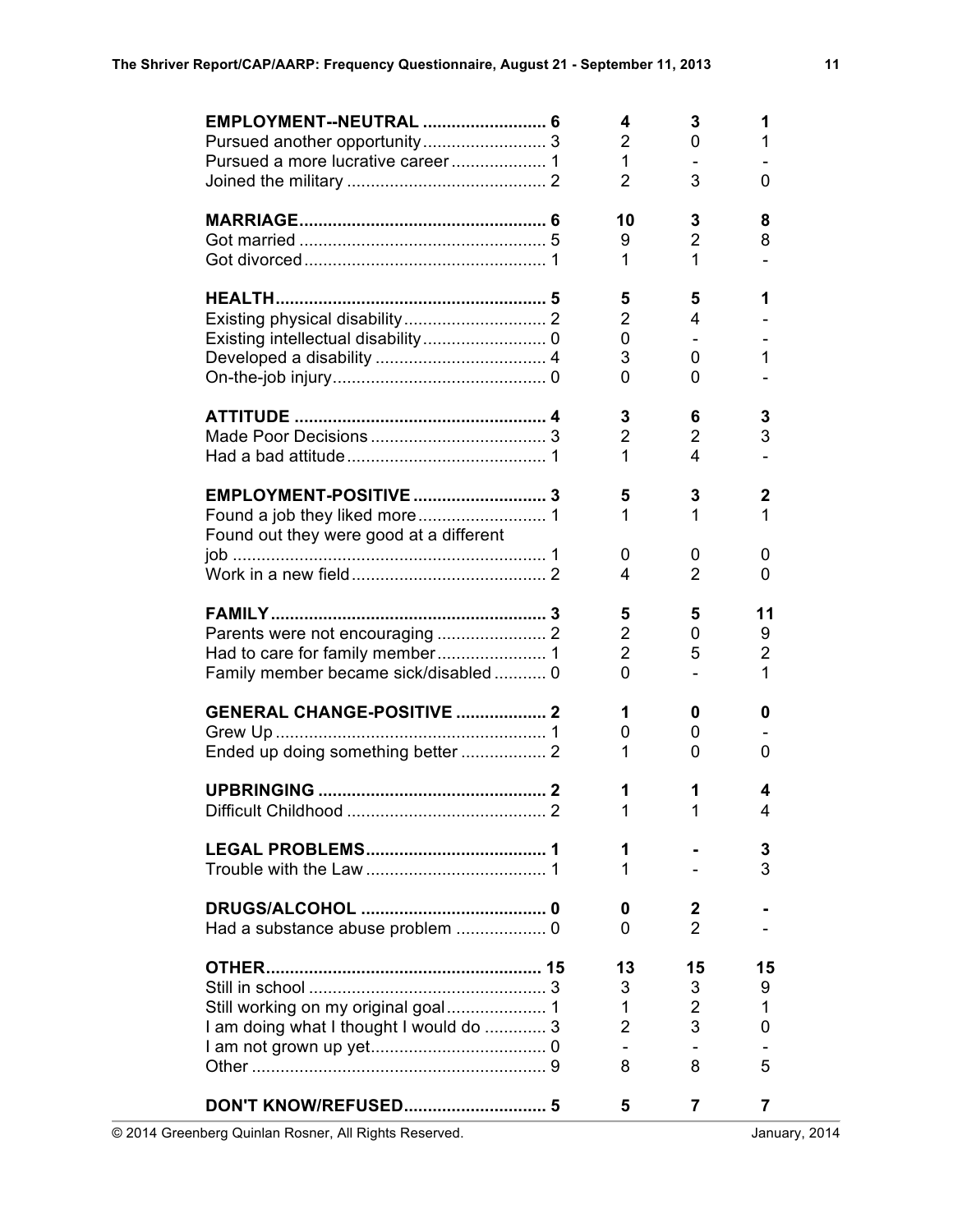|              | $\begin{array}{ccc} & 1 & \cdot & 2 \end{array}$ |  |
|--------------|--------------------------------------------------|--|
| (ref:WHYNOT) |                                                  |  |

#### [1766 Respondents]

Q.38 (IF EMPLOYED FULL OR PART-TIME). I am going to read you some things some businesses have done to improve the lives of their employees. Thinking specifically about your life, after each one I read, please tell if this would be very useful to you, somewhat useful to you, not very useful to you or not at all useful to you.

|                                          |             |                        | <b>Not</b>     | <b>Not</b>     |                |                                             |                | <b>Useful</b> |
|------------------------------------------|-------------|------------------------|----------------|----------------|----------------|---------------------------------------------|----------------|---------------|
|                                          | <b>Usfl</b> | Very Smwt Very<br>Usfl | Usfl           | at<br>All      | DK/            | <b>Total Total</b><br><b>Ref Useful Not</b> |                | <b>Not</b>    |
| [1500 Respondents]                       |             |                        |                |                |                |                                             |                |               |
| 38 (SPLIT B) Provide up to ten days a    |             |                        |                |                |                |                                             |                |               |
| year of paid time off if you are sick or |             |                        |                |                |                |                                             |                |               |
| have to take care of a family member     |             |                        |                |                |                |                                             |                |               |
|                                          |             | 14                     | $\overline{2}$ | 6              | 0              | 91                                          | 8              | 83            |
|                                          |             | 11                     | 3              | 4              | 0              | 93                                          | $\overline{7}$ | 87            |
|                                          |             | 12                     | 1              | $\overline{a}$ | 0              | 99                                          | 1              | 98            |
|                                          |             | $\overline{7}$         | $\overline{a}$ | $\overline{a}$ | $\blacksquare$ | 100                                         | ä,             | 100           |
|                                          |             |                        |                |                |                |                                             |                |               |
| 39 Provide on-the-job training or        |             |                        |                |                |                |                                             |                |               |
| financial assistance for additional      |             |                        |                |                |                |                                             |                |               |
| education outside the job to prepare     |             |                        |                |                |                |                                             |                |               |
|                                          |             | 19                     | 6              | 8              | 1              | 84                                          | 14             | 70            |
|                                          |             | 19                     | 8              | $\overline{7}$ | 1              | 84                                          | 15             | 69            |
|                                          |             | 12                     | 3              | 4              | 0              | 93                                          | $\overline{7}$ | 86            |
|                                          |             | 14                     | $\overline{7}$ | $\overline{2}$ | $\blacksquare$ | 91                                          | 9              | 82            |
| 40 Provide on-site child care. 38        |             | 15                     | 10             | 35             | 2              | 53                                          | 45             | 8             |
|                                          |             | 14                     | 5              | 34             | 1              | 60                                          | 39             | 20            |
|                                          |             | 18                     | 1              | 20             | $\overline{0}$ | 79                                          | 21             | 58            |
|                                          |             | 20                     | 9              | 15             | 0              | 76                                          | 24             | 52            |
| 41 Provide opportunities to work from    |             |                        |                |                |                |                                             |                |               |
| home and more flexible work hours48      |             | 22                     | 10             | 19             | 1              | 70                                          | 29             | 42            |
|                                          |             | 19                     | 9              | 11             | 1              | 79                                          | 20             | 60            |
|                                          |             | 10                     | 4              | 9              | 0              | 87                                          | 13             | 73            |
|                                          |             | 22                     | 4              | 6              | $\overline{a}$ | 90                                          | 10             | 81            |
| 42 Provide clear steps so you know       |             |                        |                |                |                |                                             |                |               |
| what it takes to advance to higher       |             |                        |                |                |                |                                             |                |               |
| levels in your organization from where   |             |                        |                |                |                |                                             |                |               |
|                                          |             | 23                     | 7              | 8              | 1              | 84                                          | 15             | 69            |
|                                          |             | 23                     | 8              | $\overline{7}$ | $\mathbf 1$    | 83                                          | 15             | 68            |
|                                          |             | 21                     | 3              | 4              | 0              | 93                                          | $\overline{7}$ | 85            |
|                                          |             | 18                     | 10             | 3              |                | 87                                          | 13             | 75            |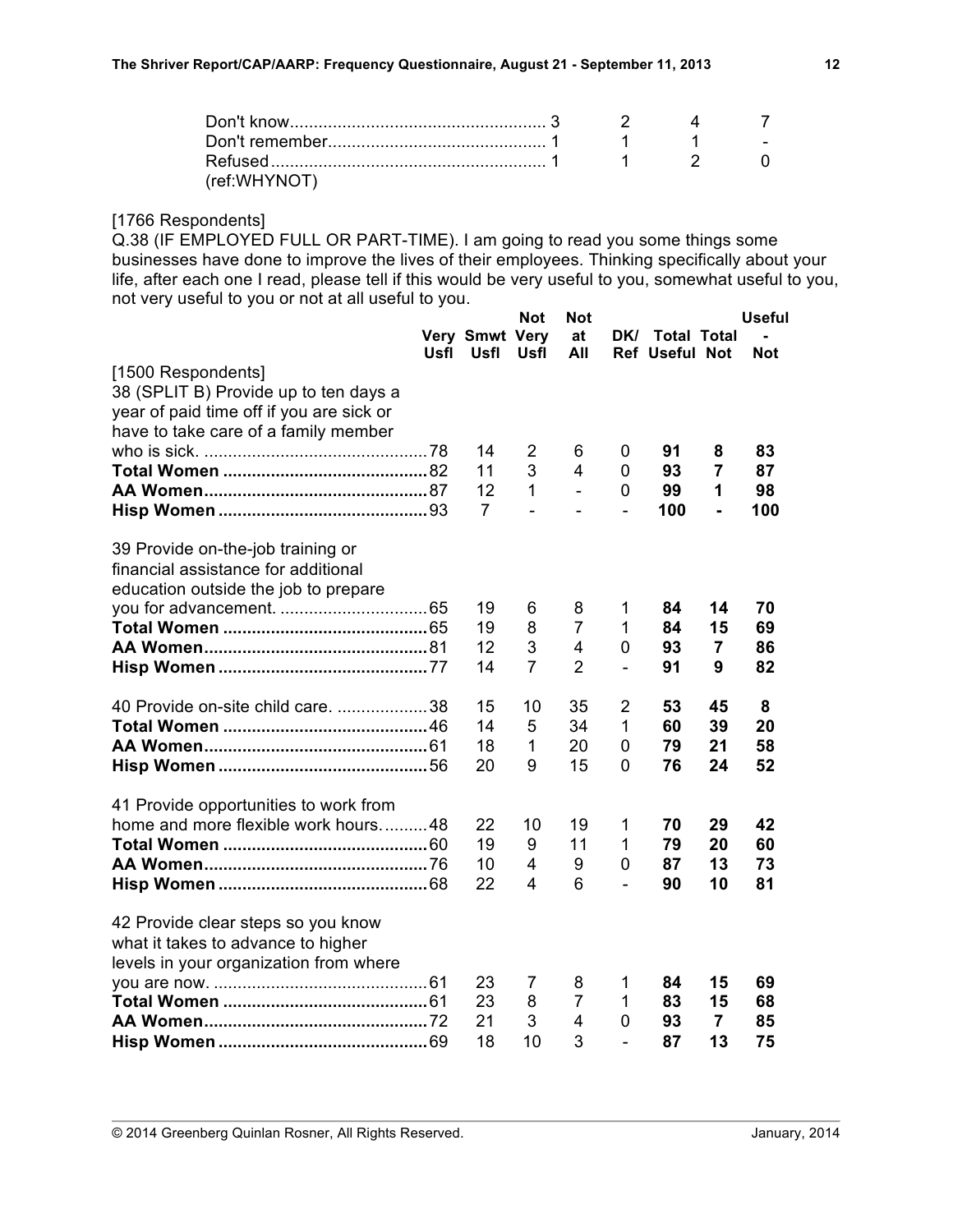|                                                                                                                                                          | Usfl | <b>Very Smwt Very</b><br>Usfl | <b>Not</b><br>Usfl | <b>Not</b><br>at<br>All | DK/<br>Ref     | Total Total<br>Useful | <b>Not</b> | <b>Useful</b><br>$\blacksquare$<br><b>Not</b> |
|----------------------------------------------------------------------------------------------------------------------------------------------------------|------|-------------------------------|--------------------|-------------------------|----------------|-----------------------|------------|-----------------------------------------------|
|                                                                                                                                                          |      |                               |                    | 3                       |                | 93                    |            |                                               |
| 43 Increase pay and benefits82                                                                                                                           |      | 12                            | 3                  |                         | 1              |                       | 6          | 87                                            |
|                                                                                                                                                          |      | 11                            | 2                  | 3                       | 0              | 94                    | 6          | 89                                            |
|                                                                                                                                                          |      | 7                             |                    | 1                       |                | 99                    | 1          | 98                                            |
|                                                                                                                                                          |      | 8                             | 5                  | 2                       | ÷,             | 93                    | 7          | 86                                            |
| [1500 Respondents]<br>44 (SPLIT A) Provide workers with paid<br>time off after the birth of a child, to care<br>for a seriously ill family member, or to |      |                               |                    |                         |                |                       |            |                                               |
| recover from their own serious illness. 74                                                                                                               |      | 17                            | 4                  | 4                       | 2              | 91                    | 8          | 83                                            |
|                                                                                                                                                          | .78  | 15                            | $\overline{2}$     | 4                       | $\overline{2}$ | 93                    | 5          | 87                                            |
|                                                                                                                                                          |      | 5                             | $\overline{a}$     | 1                       | $\overline{a}$ | 99                    | 1          | 99                                            |
| (ref:JOBWISH)                                                                                                                                            |      | 12                            |                    |                         | $\blacksquare$ | 100                   |            | 100                                           |

# [1975 Respondents]

Q.45 (IF YES ON KIDS) Do you have adult-age children you are still supporting financially?

|            |       |                   | Total AA Hisp |      |
|------------|-------|-------------------|---------------|------|
|            | Total | Women Women Women |               |      |
|            |       |                   |               |      |
|            |       |                   |               | - 76 |
|            |       |                   |               |      |
| (ref:SUPP) |       |                   |               |      |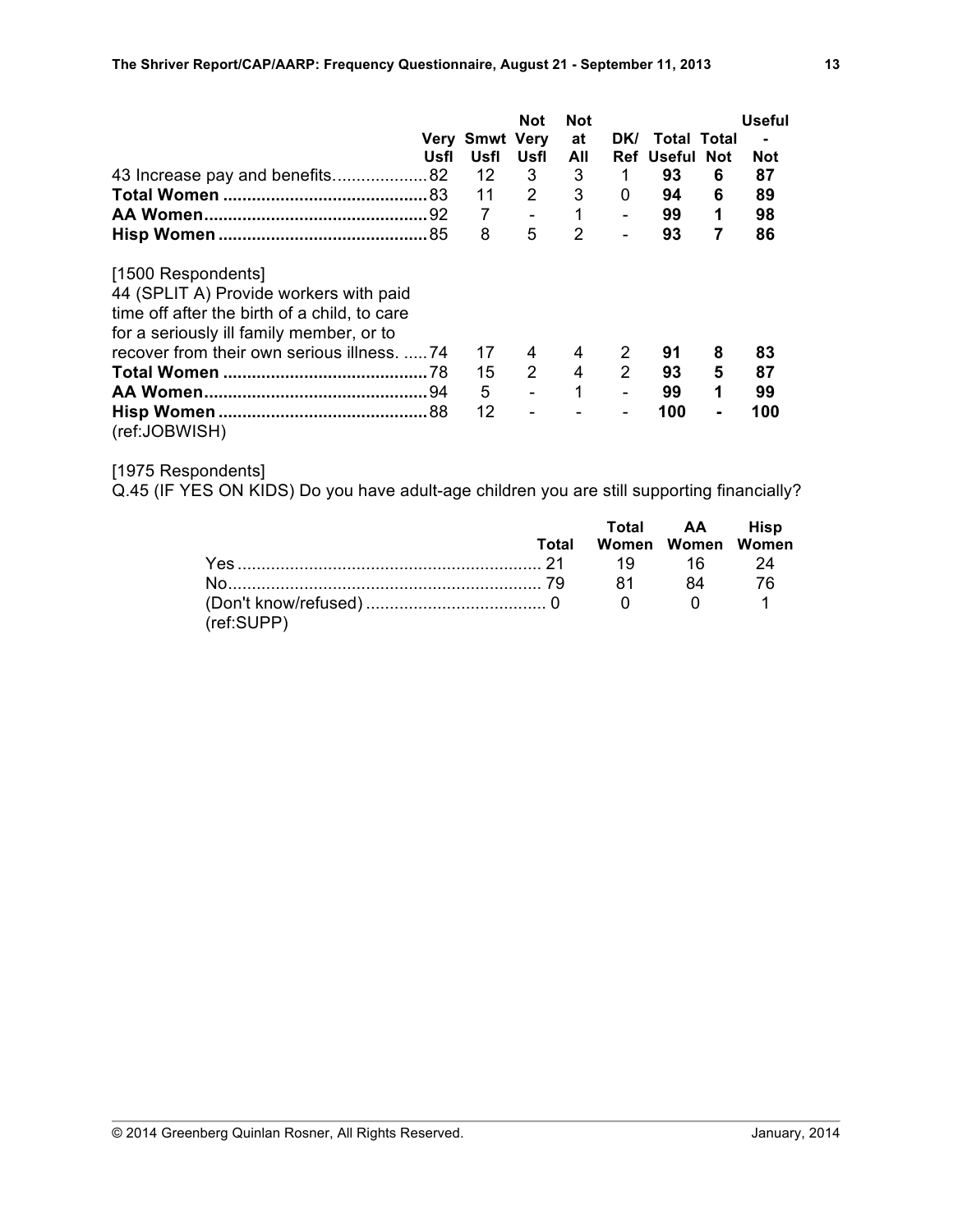## [615 Respondents]

Q.46 (IF OVER AGE 50 & CHILDREN OVER 18 AT LIVING AT HOME) At this point in your life, please tell me if the following is true or not true about your situation:

|                                                                  |      |                           |                   | True       |
|------------------------------------------------------------------|------|---------------------------|-------------------|------------|
|                                                                  | True | <b>Not</b><br><b>True</b> | DK/<br><b>Ref</b> | <b>Not</b> |
| [294 Respondents]                                                |      |                           |                   |            |
| 46 (IF NOT RETIRED) I have been able to focus more on work 63    |      | 34                        | 4                 | 29         |
|                                                                  |      | 36                        | 4                 | 24         |
|                                                                  |      | 44                        | $\overline{a}$    | 12         |
|                                                                  |      | 34                        | $\overline{a}$    | 33         |
| [294 Respondents]                                                |      |                           |                   |            |
| 47 (IF NOT RETIRED) I have been able to wind down at work        |      |                           |                   |            |
|                                                                  |      | 54                        | 4                 | $-13$      |
|                                                                  |      | 57                        | 5                 | $-19$      |
|                                                                  |      | 85                        | $\overline{a}$    | $-70$      |
|                                                                  |      | 39                        | $\overline{a}$    | 22         |
|                                                                  |      |                           |                   |            |
| 48 Since our children have moved out, our household's financial  |      |                           |                   |            |
|                                                                  |      | 34                        | 4                 | 29         |
|                                                                  |      | 33                        | 4                 | 29         |
|                                                                  |      | 48                        | 3                 | 1.         |
|                                                                  |      | 53                        | 6                 | $-12$      |
|                                                                  |      |                           |                   |            |
|                                                                  |      | 79                        | $\overline{2}$    | -60        |
|                                                                  |      | 81                        | $\overline{2}$    | -65        |
|                                                                  |      | 90                        | $\overline{0}$    | $-80$      |
|                                                                  |      | 90                        | $\overline{a}$    | $-80$      |
|                                                                  |      |                           |                   |            |
| 50 I am caring for my grandchildren or other children of friends |      |                           |                   |            |
|                                                                  |      | 77                        | 1                 | -55        |
|                                                                  |      | 79                        | 1                 | $-58$      |
|                                                                  |      | 60                        | $\overline{a}$    | $-21$      |
|                                                                  |      | 85                        | $\overline{a}$    | -70        |
|                                                                  |      |                           |                   |            |
| [294 Respondents]                                                |      |                           |                   |            |
| 51 (IF NOT RETIRED) I want to make a career change, but I        |      |                           |                   |            |
|                                                                  |      | 78                        | 3                 | -59        |
|                                                                  |      | 78                        | 1                 | -57        |
|                                                                  |      | 62                        | L,                | $-24$      |
|                                                                  |      | 93                        | L,                | -86        |
| (ref:AARPBAT)                                                    |      |                           |                   |            |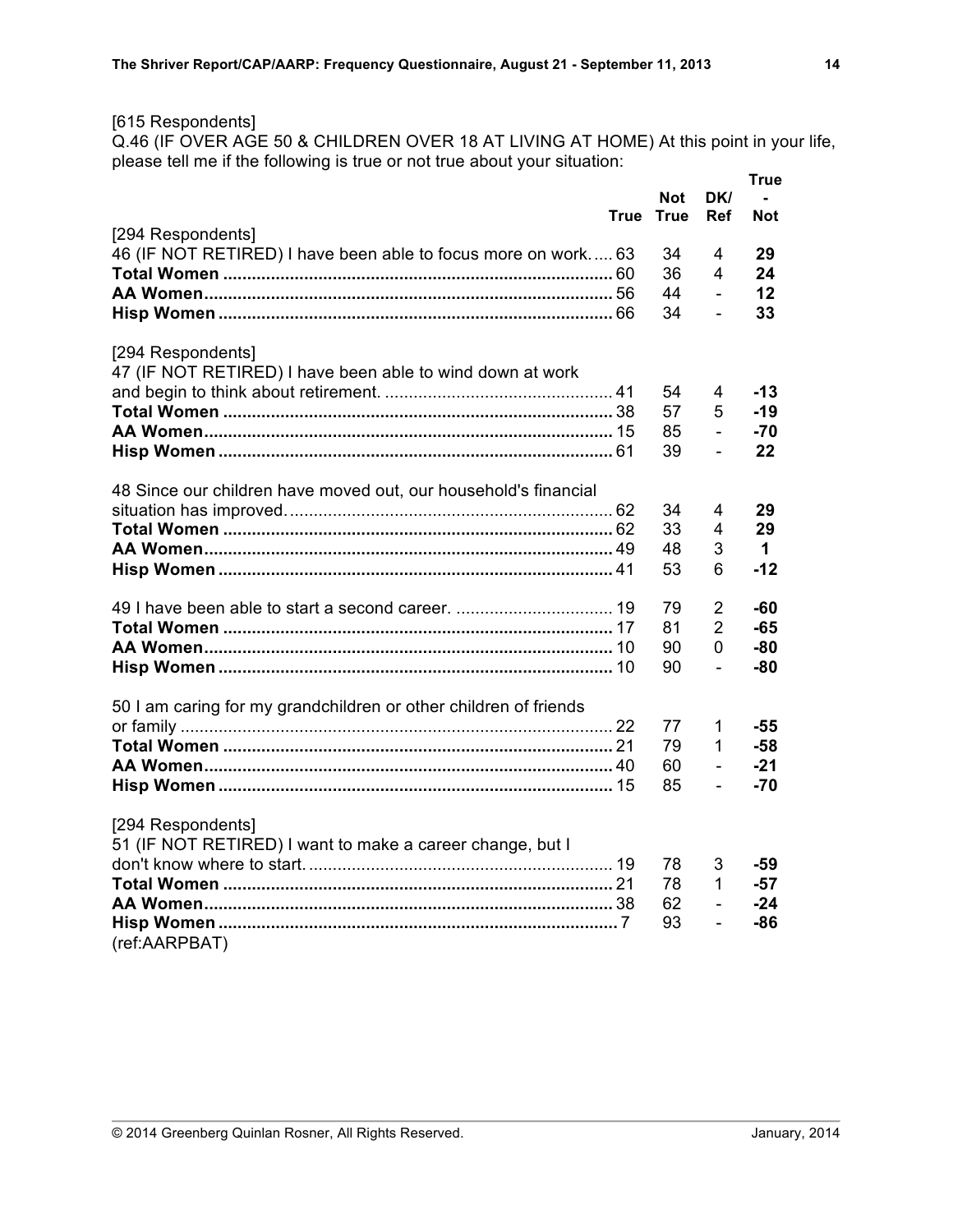## [56 Respondents]

Q.52 (IF NOT RETIRED) (IF TRUE ON LAST STATEMENT ABOVE) - What, specifically, is preventing you from making a career change?

| Total                                       | <b>Total</b><br>Women    | AA<br>Women    | <b>Hisp</b><br>Women |
|---------------------------------------------|--------------------------|----------------|----------------------|
|                                             | 32                       | 45             |                      |
|                                             | 32                       | 45             |                      |
|                                             | $\overline{\phantom{0}}$ |                |                      |
|                                             | 22                       | 43             | 51                   |
|                                             | 13                       | 17             | 51                   |
|                                             | 9                        | 26             |                      |
|                                             | 15                       | 8              |                      |
|                                             | 15                       | 8              |                      |
|                                             | 1                        |                |                      |
|                                             | 10                       |                |                      |
|                                             |                          |                |                      |
|                                             | 10                       |                |                      |
|                                             | $\overline{\phantom{0}}$ |                |                      |
|                                             | 14                       | 40             |                      |
|                                             | 14                       | 40             |                      |
|                                             | 7                        |                | 28                   |
|                                             | 6                        |                |                      |
| No opportunities for training/education  1  | 1                        |                | 28                   |
|                                             | $\overline{2}$           | $\mathbf 2$    | 57                   |
|                                             | $\overline{2}$           | $\overline{2}$ | 57                   |
|                                             | 13                       | $\mathbf 2$    |                      |
|                                             | 13                       | $\overline{2}$ |                      |
|                                             | 9                        |                |                      |
|                                             | 9                        |                |                      |
| Refused/Don't Want to Say<br>(ref:CHANGEOE) |                          |                |                      |

Q.53 Compared to your parents, would you say you are better off financially, worse off financially or the same?

|               |       |               | Total AA          | <b>Hisp</b> |
|---------------|-------|---------------|-------------------|-------------|
|               | Total |               | Women Women Women |             |
|               |       | 40            | 37                | 47          |
|               |       |               | 22.               | 14          |
|               |       | - 37          | 37                | -38         |
|               |       | $\mathcal{P}$ | $\overline{4}$    |             |
| (ref:FINCOMP) |       | 18            | - 15              | 33          |

© 2014 Greenberg Quinlan Rosner, All Rights Reserved. January, 2014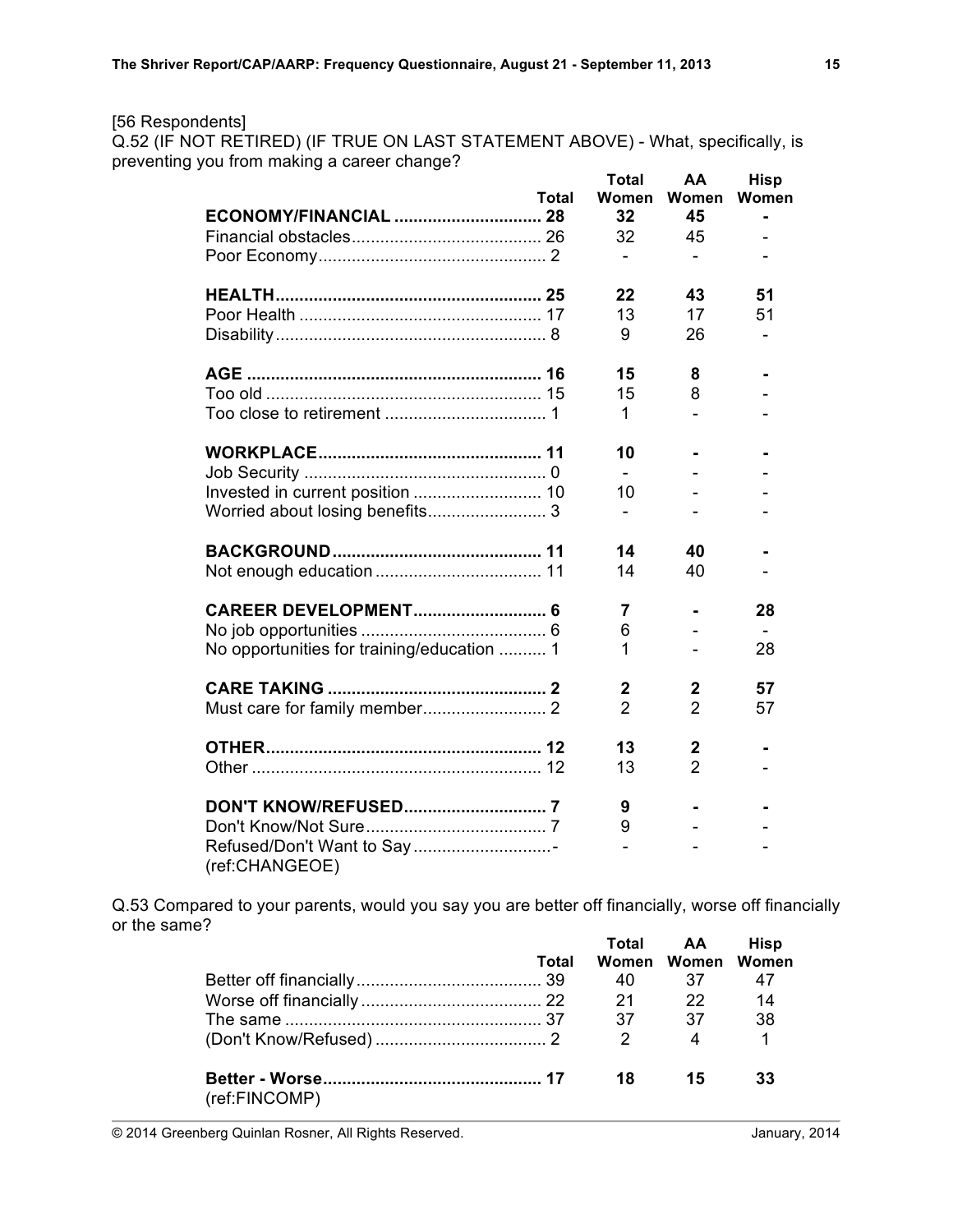Q.54 Most people have some regrets in their life, things they might do differently if they could do it all over again. I am going to read some things people have said they would have done differently. Thinking specifically in terms of your own life up to this point, please tell me if you could do it all over again, whether you would do the following. If this just does not apply to you, simply say so. - If you could do it all over again, would you have:

|                    |     |    | <b>Does</b><br><b>Not</b> | DK/            | <b>Yes</b> |
|--------------------|-----|----|---------------------------|----------------|------------|
|                    | Yes | No | <b>Apply</b>              | <b>Ref</b>     | Nο         |
|                    |     | 31 | 15                        | 1              | 23         |
|                    |     | 31 | 13                        | 0              | 24         |
|                    |     | 19 | 17                        | 0              | 44         |
|                    |     | 16 | 10                        | 0              | 59         |
|                    |     | 45 | 13                        | 1              | -5         |
|                    |     | 43 | 14                        | 1              | $-2$       |
|                    |     | 33 | 10                        | 3              | 22         |
|                    |     | 32 | 18                        | 0              | 17         |
| [1500 Respondents] |     |    |                           |                |            |
|                    |     | 24 | 11                        | 1              | 41         |
|                    |     | 26 | 10                        | 1              | 38         |
|                    |     | 16 | 5                         | 0              | 63         |
|                    |     | 15 | 5                         | 1              | 65         |
| [1500 Respondents] |     |    |                           |                |            |
|                    |     | 20 | 22                        | 0              | 38         |
|                    |     | 18 | 25                        | 0              | 38         |
|                    |     | 10 | 23                        | $\overline{a}$ | 57         |
|                    |     | 22 | 30                        | 1              | 26         |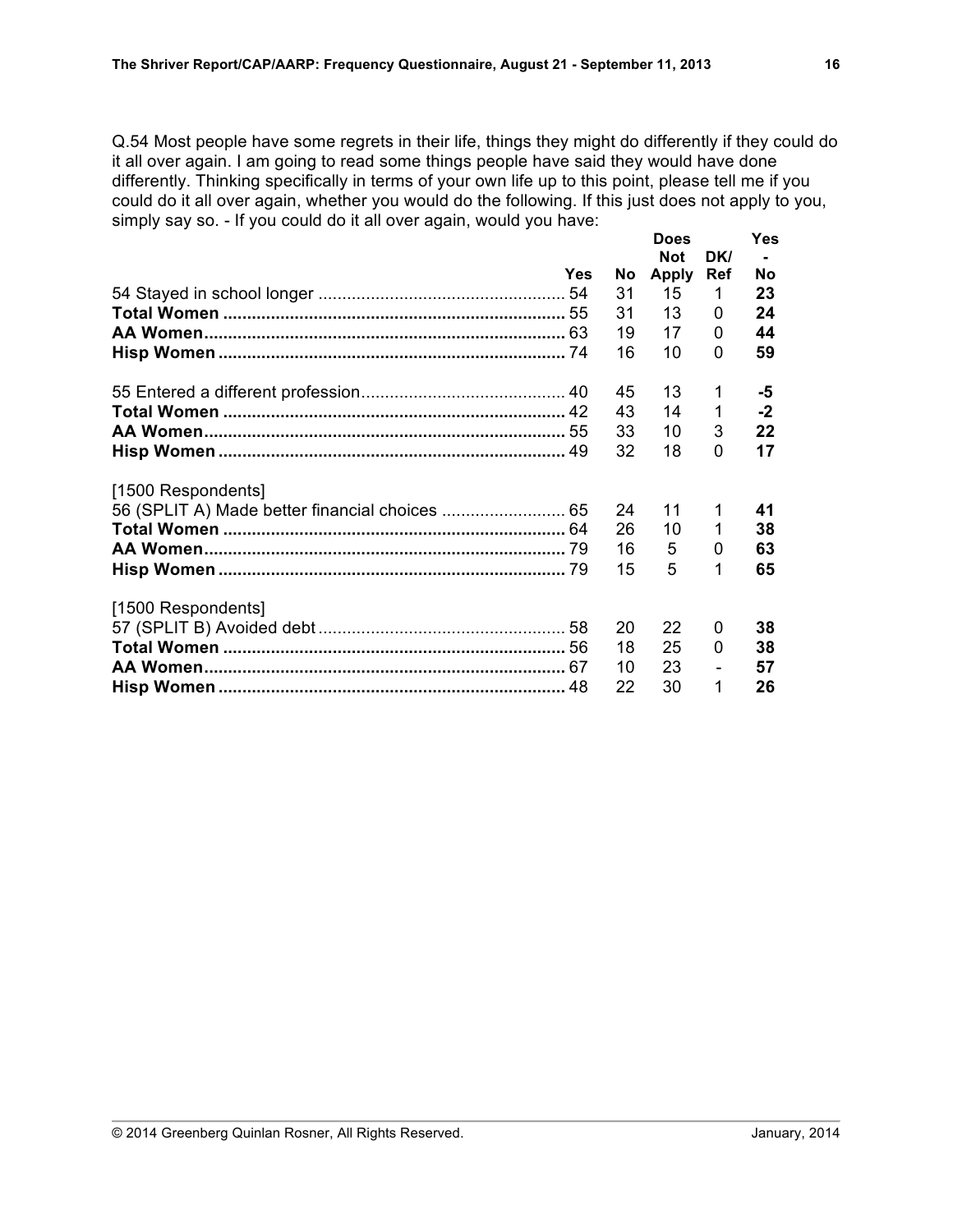|                                                          |            |    | <b>Does</b><br><b>Not</b> | DK/          | <b>Yes</b> |
|----------------------------------------------------------|------------|----|---------------------------|--------------|------------|
| [1975 Respondents]                                       | <b>Yes</b> | No | <b>Apply</b>              | <b>Ref</b>   | No         |
| 58 (IF KIDS) Delayed having kids or had fewer kids  21   |            | 64 | 15                        | 0            | $-42$      |
|                                                          |            | 58 | 16                        | 0            | $-34$      |
|                                                          |            | 42 | 22                        | 2            | -9         |
|                                                          |            | 47 | 8                         | $\mathbf{r}$ | $-1$       |
|                                                          |            |    |                           |              |            |
| [1012 Respondents]                                       |            |    |                           |              |            |
|                                                          |            | 43 | 37                        | 1            | $-25$      |
|                                                          |            | 42 | 32                        | 1            | $-17$      |
|                                                          |            | 47 | 33                        | 3            | $-31$      |
|                                                          |            | 26 | 53                        |              | -5         |
|                                                          |            |    |                           |              |            |
|                                                          |            | 28 | 18                        | 0            | 26         |
|                                                          |            | 26 | 19                        | 0            | 28         |
|                                                          |            | 19 | 14                        |              | 48         |
|                                                          |            | 17 | 23                        | 0            | 42         |
|                                                          |            |    |                           |              |            |
|                                                          |            | 26 | 32                        | 1            | 14         |
|                                                          |            | 22 | 37                        | 1            | 19         |
|                                                          |            | 12 | 33                        |              | 44         |
|                                                          |            | 16 | 36                        | 1            | 32         |
|                                                          |            |    |                           |              |            |
| [1787 Respondents]                                       |            |    |                           |              |            |
| 62 (IF MARRIED OR DIVORCED) Delayed getting              |            |    |                           |              |            |
|                                                          |            | 59 | 13                        | 1            | $-32$      |
|                                                          |            | 55 | 11                        | 0            | $-21$      |
|                                                          |            | 40 | 21                        |              | 0          |
|                                                          |            | 40 | 13                        | 1            | 6          |
|                                                          |            |    |                           |              |            |
| [317 Respondents]                                        |            |    |                           |              |            |
|                                                          |            | 55 | 8                         | 1            | $-19$      |
|                                                          |            | 63 | 8                         | 1            | $-36$      |
| AA Women.                                                |            | 57 | 16                        |              | $-30$      |
|                                                          |            | 56 | 24                        | 1            | $-36$      |
|                                                          |            |    |                           |              |            |
| 64 Put a higher priority on your education and career 58 |            | 32 | 10                        | 0            | 26         |
|                                                          |            | 32 | 10                        | 0            | 26         |
|                                                          |            | 18 | 13                        | 1            | 50         |
| (ref:REGRETS)                                            |            | 16 | 8                         | 0            | 59         |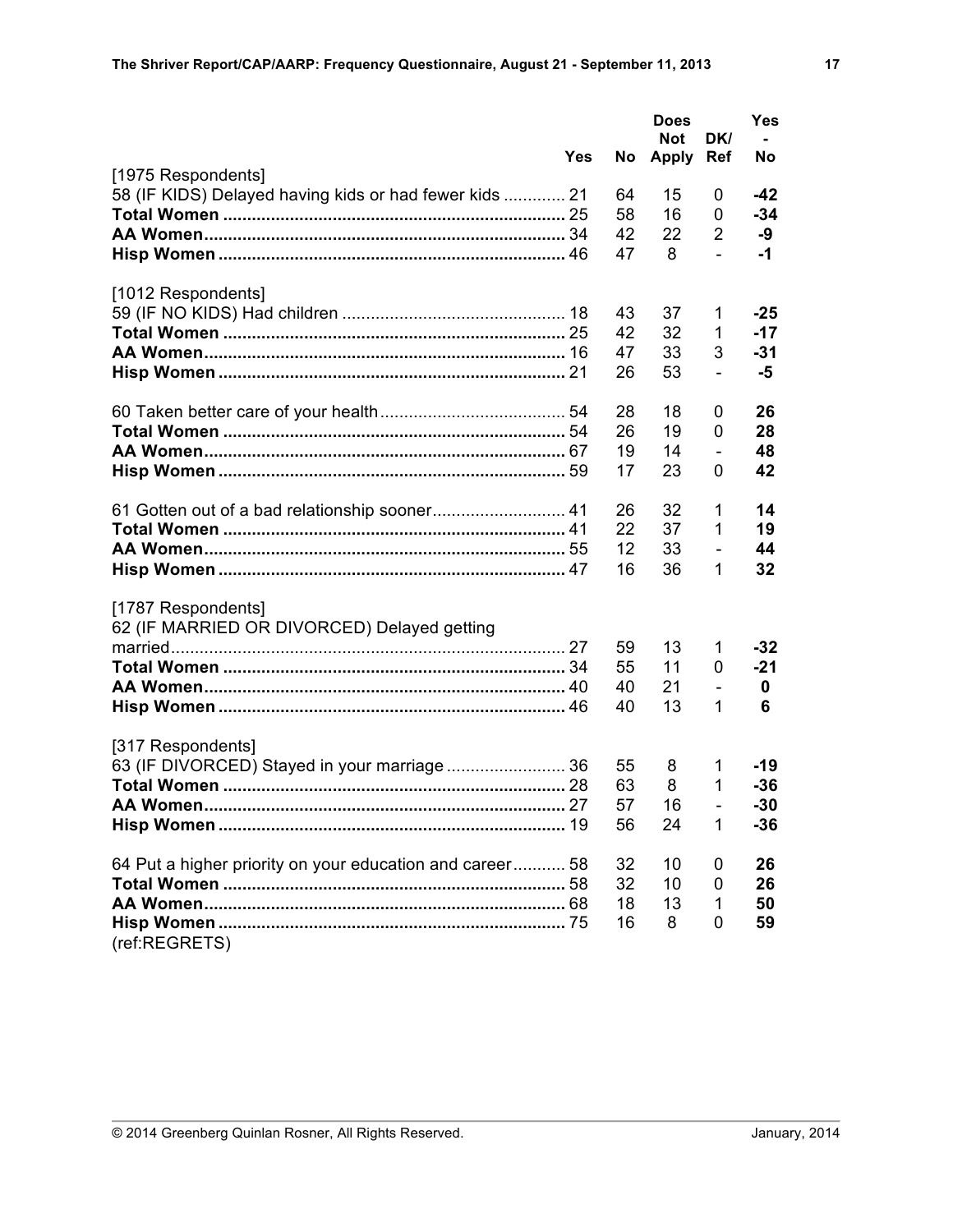Q.65 Now I am going to read you some steps the government could take to improve economic security for people in this country. For each one I read, please tell me if you strongly favor this proposal, somewhat favor this proposal, somewhat oppose this proposal or strongly oppose this proposal. **Fav**

|                                                                                                                                                                                | Fav | <b>Strng Smwt Smwt Strng</b><br>Fav | Opp                                                     | Opp                            | Ref                                        | DK/ Total Total<br>Fav | Opp                        | ı av<br>Opp          |
|--------------------------------------------------------------------------------------------------------------------------------------------------------------------------------|-----|-------------------------------------|---------------------------------------------------------|--------------------------------|--------------------------------------------|------------------------|----------------------------|----------------------|
| [1500 Respondents]<br>65 (SPLIT B) Create a universal 401(k)<br>so that workers who do not have a<br>retirement savings account through<br>their job will have access to an    |     |                                     |                                                         |                                |                                            |                        |                            |                      |
| automatic workplace savings account.  43                                                                                                                                       |     | 30<br>29<br>23                      | 9<br>10<br>4                                            | 15<br>11<br>13                 | 3<br>$\overline{2}$<br>$\mathbf{1}$        | 73<br>76<br>82         | 24<br>21<br>17             | 49<br>55<br>65       |
| [1500 Respondents]<br>66 (SPLIT A) Increase the minimum<br>wage to establish a mandatory,<br>national living wage of ten dollars an<br>hour, or 42 thousand dollars per year52 |     | 34<br>21                            | 16<br>9                                                 | 5<br>16                        | 0<br>2                                     | 78<br>73               | 21<br>25                   | 57<br>48             |
|                                                                                                                                                                                |     | 22<br>12<br>35                      | 6<br>3<br>3                                             | 15<br>4<br>$\overline{7}$      | 3<br>0<br>1                                | 76<br>92<br>89         | 21<br>$\overline{7}$<br>10 | 55<br>85<br>79       |
| [1500 Respondents]<br>67 (SPLIT B) Expand access to<br>high-quality, affordable childcare for                                                                                  |     | 28<br>23<br>10<br>41                | 8<br>$\overline{7}$<br>$\overline{7}$<br>$\overline{2}$ | 10<br>$\overline{7}$<br>3<br>4 | 3<br>3<br>$\mathbf 1$<br>3                 | 79<br>83<br>89<br>91   | 18<br>14<br>9<br>6         | 60<br>69<br>80<br>85 |
| [1500 Respondents]<br>68 (SPLIT A) Increase the number of<br>low-income single mothers who go to<br>college by providing them with financial                                   |     | 32<br>30<br>22<br>27                | 11<br>9<br>3<br>8                                       | 9<br>10<br>5<br>9              | 2<br>$\overline{2}$<br>$\overline{4}$<br>0 | 77<br>79<br>88<br>82   | 20<br>19<br>8<br>18        | 57<br>61<br>80<br>64 |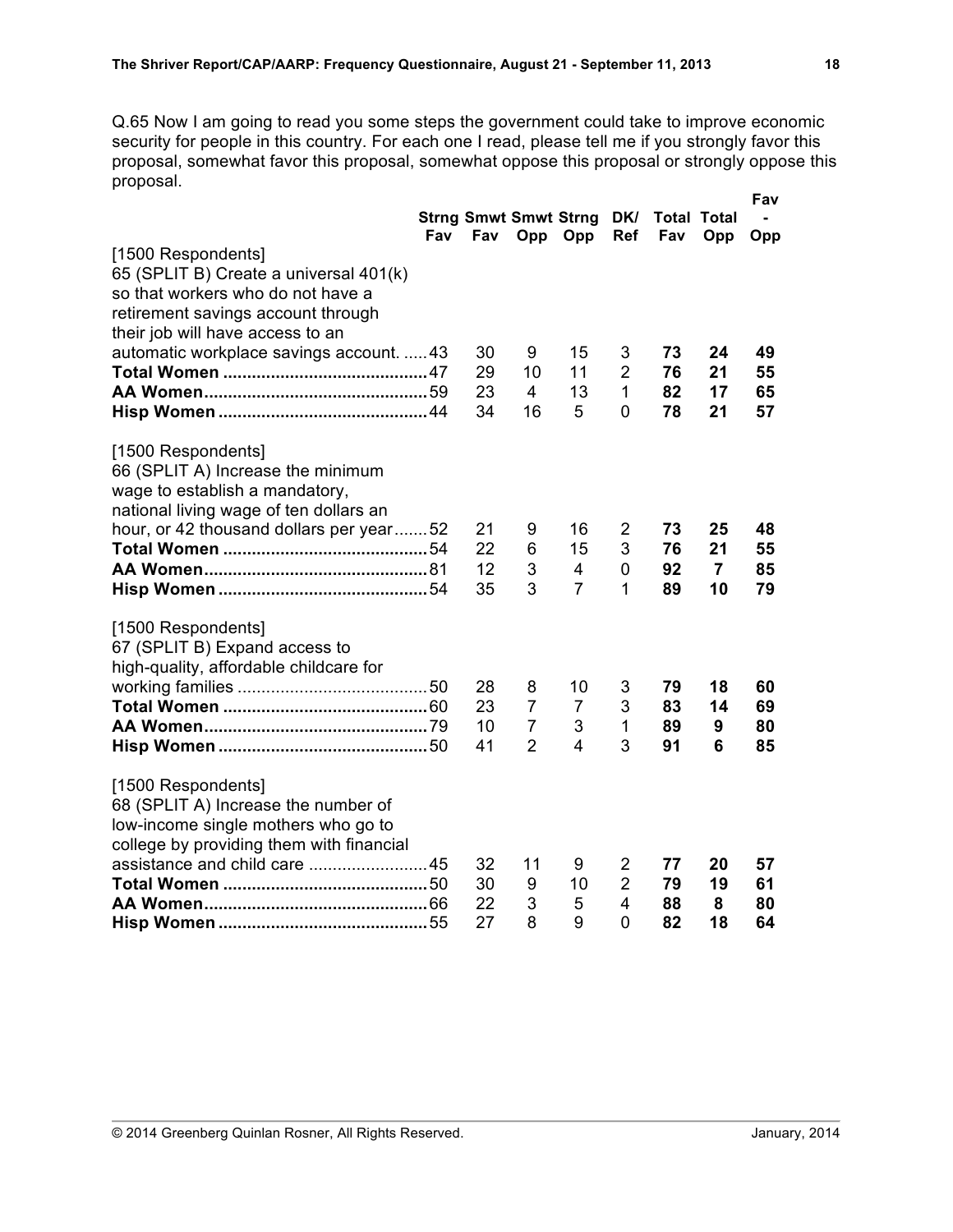|                                         |     |          |                              |                     |                     |             |          | Fav      |
|-----------------------------------------|-----|----------|------------------------------|---------------------|---------------------|-------------|----------|----------|
|                                         |     |          | <b>Strng Smwt Smwt Strng</b> |                     | DK/                 | Total Total |          |          |
| [1500 Respondents]                      | Fav |          | Fav Opp Opp                  |                     | <b>Ref</b>          | Fav         | Opp      | Opp      |
| 69 (SPLIT B) Consolidate the federal    |     |          |                              |                     |                     |             |          |          |
| government's social welfare programs -  |     |          |                              |                     |                     |             |          |          |
| such as welfare, food stamps, rental    |     |          |                              |                     |                     |             |          |          |
| payment assistance, job 34              |     | 31       | 13                           | 14                  | 8                   | 65          | 27       | 37       |
|                                         |     | 34       | 13                           | 13                  | 8                   | 66          | 26       | 41       |
|                                         |     | 42<br>29 | 8<br>24                      | $\overline{7}$<br>4 | 3<br>9              | 82<br>64    | 15<br>27 | 67<br>37 |
|                                         |     |          |                              |                     |                     |             |          |          |
| [1500 Respondents]                      |     |          |                              |                     |                     |             |          |          |
| 70 (SPLIT A) Eliminate the marriage     |     |          |                              |                     |                     |             |          |          |
| penalty in our tax system, in which     |     |          |                              |                     |                     |             |          |          |
| married dual income couples tend to     |     |          |                              |                     |                     |             |          |          |
| pay higher tax rates than they would if |     | 20       | 14                           | 16                  | 7                   | 63          | 31       | 32       |
|                                         |     | 20       | 14                           | 16                  | 8                   | 62          | 30       | 33       |
|                                         |     | 17       | 22                           | 19                  | 14                  | 45          | 41       | 4        |
|                                         |     | 29       | 25                           | 8                   | 9                   | 58          | 33       | 25       |
| [1500 Respondents]                      |     |          |                              |                     |                     |             |          |          |
| 71 (SPLIT B) Ensure that women get      |     |          |                              |                     |                     |             |          |          |
| equal pay for equal work in order to    |     |          |                              |                     |                     |             |          |          |
| raise wages for working women and       |     |          |                              |                     |                     |             |          |          |
|                                         |     | 18<br>14 | 3<br>$\overline{2}$          | 5<br>3              | 2<br>$\overline{2}$ | 90<br>93    | 8<br>5   | 82<br>88 |
|                                         |     | 11       | $\overline{2}$               | 5                   | 1                   | 93          | 7        | 86       |
|                                         |     | 14       | $\mathbf{1}$                 | 3                   | 0                   | 95          | 4        | 91       |
| [1500 Respondents]                      |     |          |                              |                     |                     |             |          |          |
| 72 (SPLIT A) Protect pregnant women     |     |          |                              |                     |                     |             |          |          |
| and new mothers so they can't get fired |     |          |                              |                     |                     |             |          |          |
| or be demoted when they become          |     |          |                              |                     |                     |             |          |          |
| pregnant or take maternity leave. 67    |     | 20       | 5                            | 6                   | $\overline{2}$      | 87          | 11       | 76       |
|                                         |     | 19<br>16 | 5<br>3                       | 5<br>6              | 2<br>2              | 88<br>89    | 10<br>9  | 78<br>80 |
|                                         |     | 24       | 0                            | 6                   | $\overline{2}$      | 91          | 6        | 85       |
| 73 (AARP) Establish paid leave for      |     |          |                              |                     |                     |             |          |          |
| workers who provide care for elderly    |     |          |                              |                     |                     |             |          |          |
| parents or disabled children who are    |     |          |                              |                     |                     |             |          |          |
| unable to perform everyday tasks52      |     | 31       | 8                            | 7                   | 2                   | 83          | 15       | 68       |
|                                         |     | 29       | $\overline{7}$               | 5                   | $\overline{2}$      | 85          | 12       | 73       |
|                                         |     | 17       | 4                            | 5                   | 3                   | 88          | 9        | 79       |
| (ref:POLICY1)                           |     | 31       | $\overline{7}$               | 3                   | 1                   | 90          | 9        | 81       |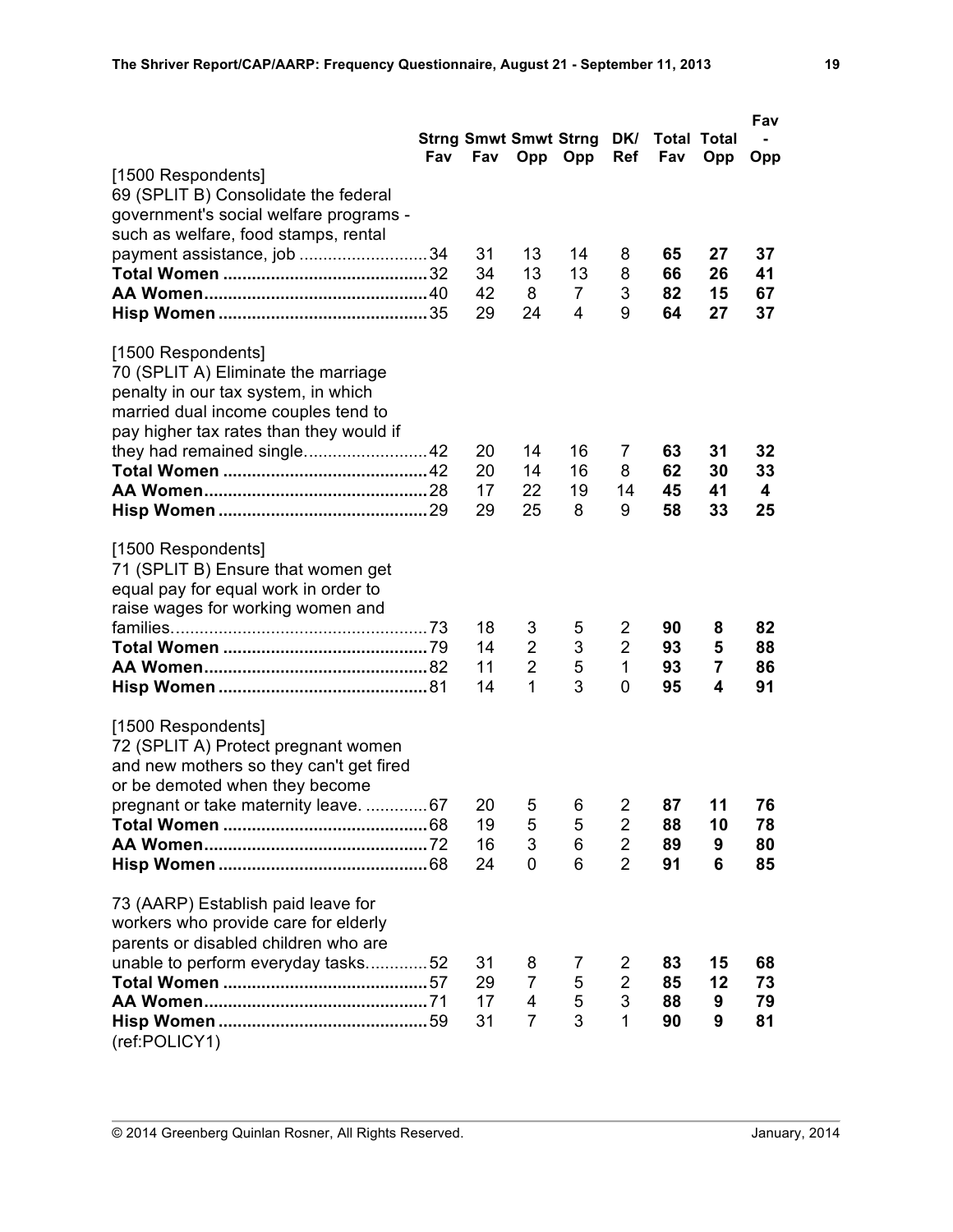Q.74 Finally, I would like to ask you a few questions for statistical purposes. What is the last year of schooling that you have completed?

|            |       | Total | AA.               | <b>Hisp</b> |
|------------|-------|-------|-------------------|-------------|
|            | Total |       | Women Women Women |             |
|            |       | 16    | 21                | 35          |
|            |       | -33   | 33                | 26          |
|            |       |       |                   |             |
|            |       | 25    | 24                | 25          |
|            |       | 16    | $\overline{11}$   | 9           |
|            |       | 9     | 9                 | 4           |
|            |       |       | 1                 |             |
| (ref:EDUC) |       |       |                   |             |

Q.75 How about your parents? Did one or both of them get a college degree?

|             |       |           | Total AA          | <b>Hisp</b> |
|-------------|-------|-----------|-------------------|-------------|
|             | Total |           | Women Women Women |             |
|             |       | 67        | 63.               | 76          |
|             |       | 19        | $\overline{22}$   | 12          |
|             |       | $\sim$ 11 | 10                | - 6         |
|             |       | 3         | 6                 | - 5         |
| (ref:EDUC2) |       | 30        | 32                | 19          |

Q.76 Generally speaking, do you think of yourself as a Democrat, a Republican or what?

|              |       | Total | AA                | <b>Hisp</b> |
|--------------|-------|-------|-------------------|-------------|
|              | Total |       | Women Women Women |             |
|              |       | 21    | 47                | 20          |
|              |       | 18    | 24                | 21          |
|              |       | 8     | 8                 | 6           |
|              |       | 16    | 10                | 19          |
|              |       |       | 2                 | 5           |
|              |       | 12    |                   | 8           |
|              |       | 13    |                   |             |
|              |       | 5     | 6                 | 9           |
| (ref:PTYID1) |       |       |                   |             |

Q.79 Thinking in political terms, would you say that you are Conservative, Moderate, or Liberal?

|             |       |     | Total AA Hisp     |     |
|-------------|-------|-----|-------------------|-----|
|             | Total |     | Women Women Women |     |
|             |       |     | 25 23             |     |
|             |       | 27  | -35               | -29 |
|             |       | .38 | 25                | 37  |
| (ref:IDEO1) |       | 10  |                   |     |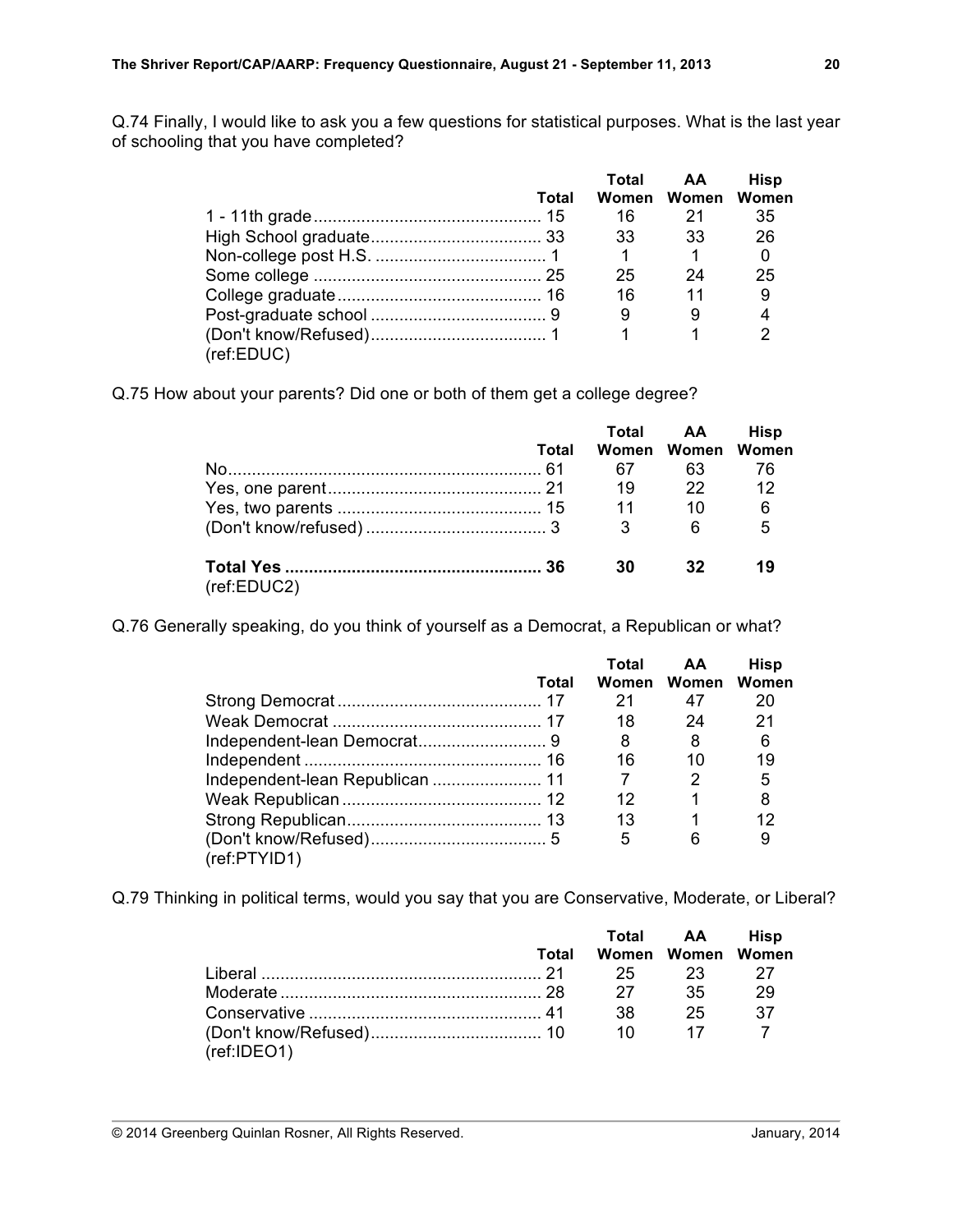#### [420 Respondents]

Q.80 (IF HISPANIC) Would you describe your Hispanic origin as Mexican, Puerto Rican, Cuban, Latin American, Central American, or Spanish? **Total AA Hisp**

|              | Total |                | Total AA<br>Women Women Women  | <b>HISD</b>     |
|--------------|-------|----------------|--------------------------------|-----------------|
|              |       | 43             | and the state of the           | 43              |
|              |       | 20             | and the state of the           | 20              |
|              |       |                | 17 -                           | 17              |
|              |       | 10             | <b>Contract Contract</b>       | 10              |
|              |       | $-5$           | <b>Contract Contract</b>       | $5\overline{)}$ |
|              |       | $\overline{4}$ | <b>Contract Contract State</b> |                 |
|              |       | $\mathcal{P}$  |                                | ົ               |
| (ref:ORIGIN) |       |                |                                |                 |

Q.81 Last year, that is in 2012, what was your total family income from all sources, before taxes?

|               |       | Total | AA.               | Hisp |  |
|---------------|-------|-------|-------------------|------|--|
|               | Total |       | Women Women Women |      |  |
|               |       |       | 11                | 6    |  |
|               |       | 8     | 10                | 15   |  |
|               |       | 20    | 22                | 24   |  |
|               |       | 12    | 10                | 11   |  |
|               |       | 16    | 15                | 6    |  |
|               |       | 4     | 3                 | 3    |  |
|               |       | 8     |                   |      |  |
|               |       | 13    | 13                | 8    |  |
|               |       | 12    | 11                | 23   |  |
| (ref:INCOME2) |       |       |                   |      |  |

Q.83 Please tell me whether you have received or not received any of these benefits from your state or local government in the last year -- Food Stamps, unemployment benefits, state children's health insurance benefits, Medicaid or reduced school lunches.

|               |                         | Total AA Hisp |  |
|---------------|-------------------------|---------------|--|
|               | Total Women Women Women |               |  |
|               |                         |               |  |
|               |                         |               |  |
|               |                         |               |  |
| (ref:GOVHELP) |                         |               |  |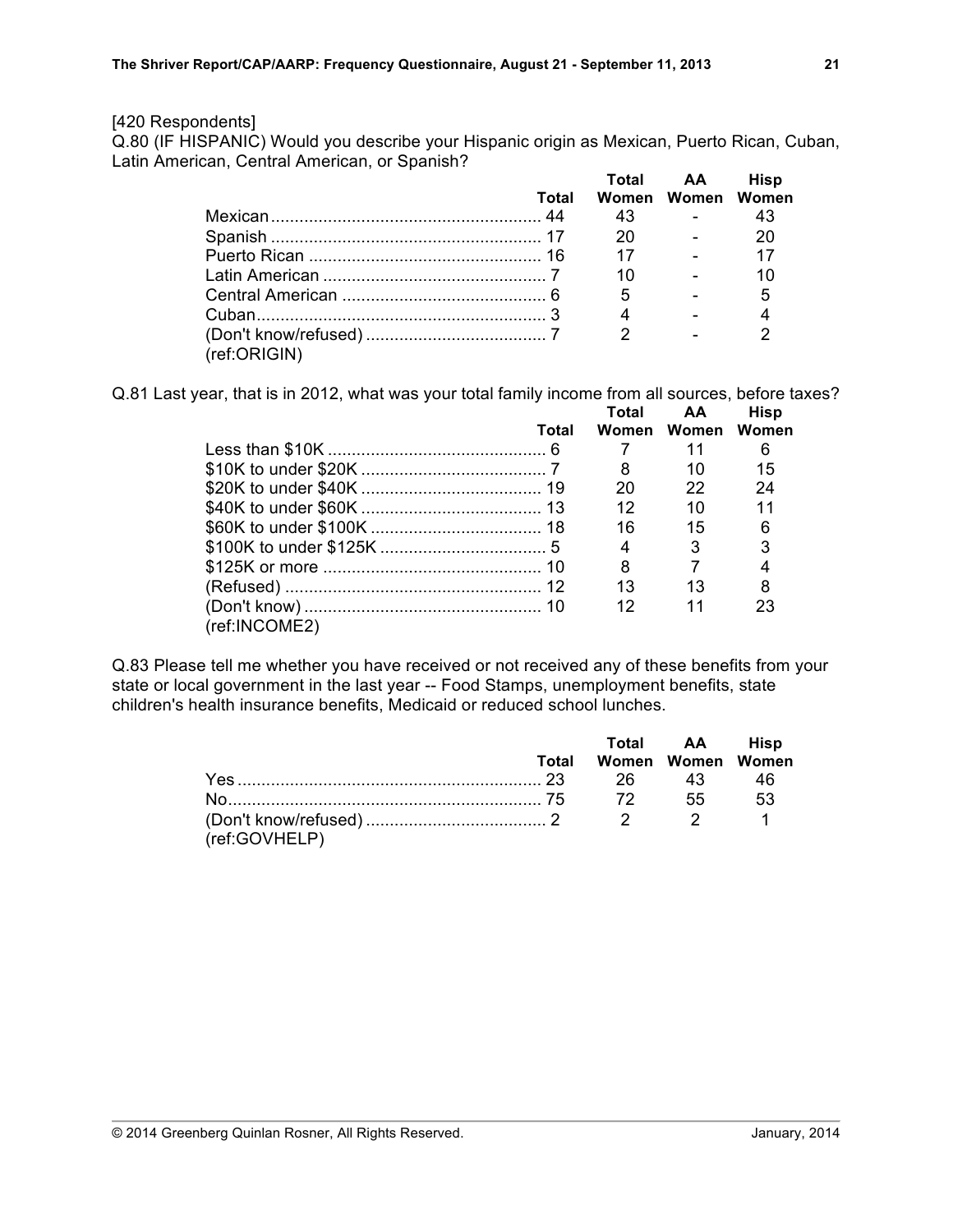Q.84 How often do you attend church or other religious services -- every week, once or twice a month, several times a year, or hardly ever?

|              |       |                | Total AA          | <b>Hisp</b>   |
|--------------|-------|----------------|-------------------|---------------|
|              | Total |                | Women Women Women |               |
|              |       | 38 —           | -51               | - 37          |
|              |       |                | 14 16             | 24            |
|              |       |                |                   | 11            |
|              |       | 27             | 19                | 22            |
|              |       |                |                   | - 5           |
|              |       | $\overline{2}$ |                   | $\mathcal{P}$ |
| (ref:RELIGB) |       |                |                   |               |

Q.86 A reporter may do a news story based on some of these topics and may want to ask a few follow-up questions of some of the people we spoke to tonight. Would you be willing to allow a reporter or other member of the media to have your responses on the questions and then possibly call you for a brief interview? **Total AA Hisp**

|              |       |                   | $10(a)$ $AA$ $115b$ |           |
|--------------|-------|-------------------|---------------------|-----------|
|              | Total | Women Women Women |                     |           |
|              |       |                   |                     | <b>41</b> |
|              |       | 66 L              | 62 I                | 59        |
| (ref:FOLLOW) |       |                   |                     |           |

Q.3 Record respondent's gender:

|              |       |                   | Total AA Hisp |  |
|--------------|-------|-------------------|---------------|--|
|              | Total | Women Women Women |               |  |
|              |       |                   |               |  |
|              |       |                   |               |  |
| (ref:GENDER) |       |                   |               |  |

Q.4 Before we begin, I have some questions for statistical purposes just so we are sure we give everybody an opportunity to take part in this survey. In what year were you born?

|           |       | Total | AA.               | <b>Hisp</b> |
|-----------|-------|-------|-------------------|-------------|
|           | Total |       | Women Women Women |             |
|           |       | 11    | 18.               | 21          |
|           |       |       | 6                 |             |
|           |       |       | 15                | 10          |
|           |       |       |                   | 16          |
|           |       |       |                   |             |
|           |       |       |                   |             |
|           |       |       |                   |             |
|           |       |       |                   |             |
|           |       |       |                   |             |
|           |       | 21    | 10                |             |
|           |       |       |                   |             |
| (ref:AGE) |       |       |                   |             |